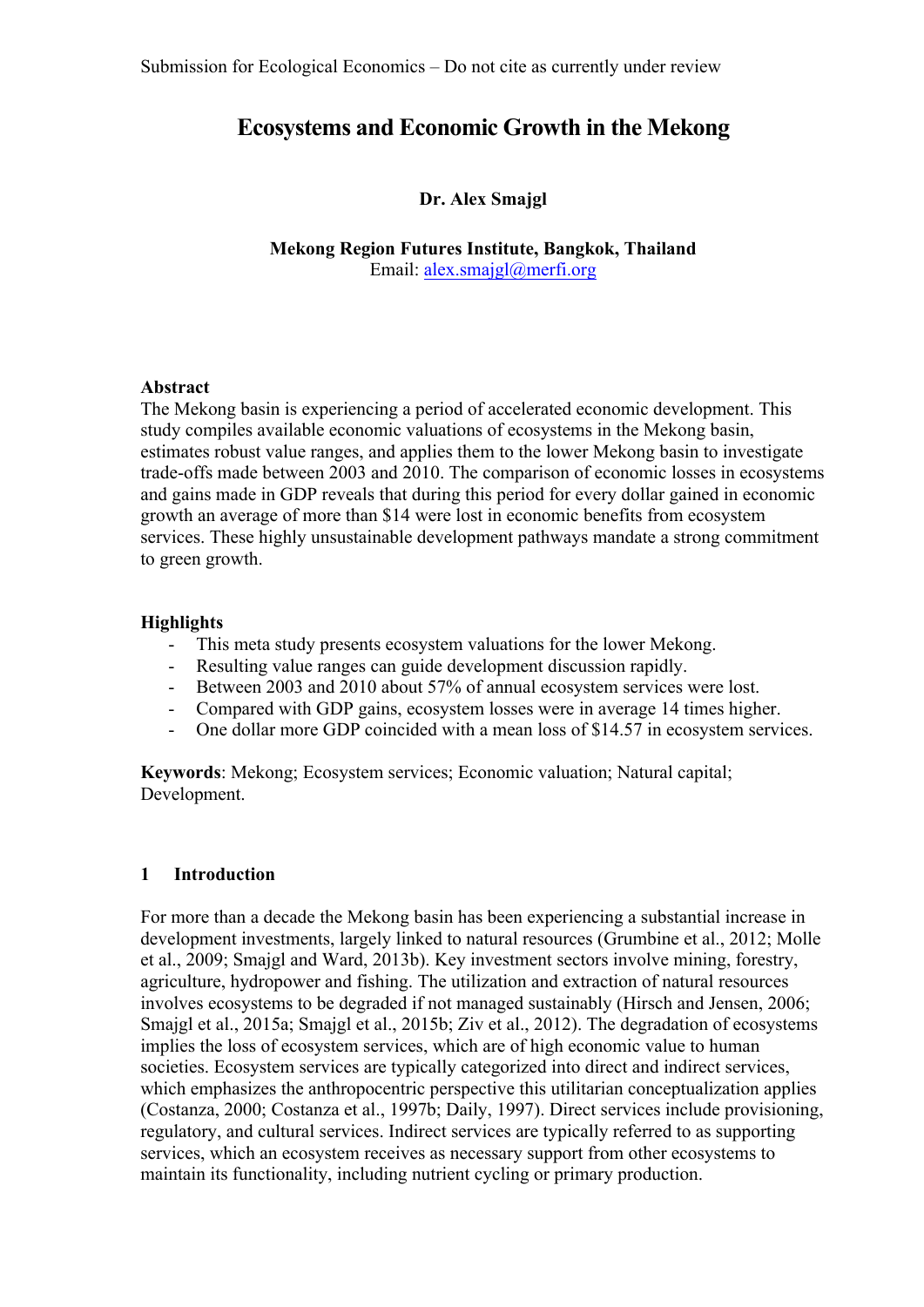Many development decisions consider the immediate economic return without considering trade-offs, side effects or wider ripple effects (Alcamo et al., 2003; Jakeman and Letcher, 2003; Kandulu et al., 2014; Smajgl et al., 2009). Even from a pure economic perspective the losses in ecosystem services need to be accounted for as otherwise decisions can be made where costs exceed returns, translating in a so-called negative return-on-investment (Chavas, 2000; Smajgl, 2006).

While economic returns are typically instantly revealed as part of the investment offer, the ecosystem-related trade-off usually remains unknown and therefore unconsidered (Chavas, 2000; Connor et al., 2008; Smajgl, 2010; Smajgl et al., 2015c). This creates a substantial risk of resulting in negative return-on-investments. Revealing the economic value of ecosystems and their services involves the implementation of economic valuation methods. Conducting an economic valuation can involve several weeks. Cross-sector discussions, however, take place in much shorter time frames and decisions are often made without adequate assessments (Smajgl and Ward, 2013a, 2015). Thus, the availability of quick estimates can provide critical ad-hoc guidance for understanding the broader economic picture and looming trade-offs.

Providing such first guidance is the goal of this study. The value ranges are based on economic valuation results available for the Mekong basin. Valuations published since 2000 were considered, with most recent results from 2013. The resulting value ranges can be used as per-hectare multipliers for investments involving land cover conversions, typically referred to as benefit transfer (Boyle and Bergstrom, 1992; Brookshire and Neill, 1992). This work does not intend to replace an actual economic valuation. Instead it only aims for the provision of a first guide to understand how economic losses are likely to relate to expected gains. Understanding this proportion highlights the need for an actual economic valuation or even a cost benefit analysis of the decision-making situation at hand.

In addition to establishing robust value ranges for main types of ecosystems, this paper applies these values to the lower Mekong basin to assess the sustainability of recent development.

## **2 Ecosystem Services**

Tansley (1935) was the first to conceptualize ecosystems as "the environment of the Biome – the habitat factors in the widest sense…with which they form one physical system". More recently, Willis (1997) defined ecosystem as "a unit comprising a community (or communities) of organisms and their physical and chemical environment, at any scale, desirably specified, in which there are continuous fluxes of matter and energy in an interactive open system."

Both definitions emphasize the dynamic interactions and dependencies. This implies that human habitats consist of many physical (and bio-chemical) factors, which provide an influx of matter and energy and allow for the outflux (or deposition) of material and energy. This dynamic interface can be perceived as services the natural environment provides to human societies.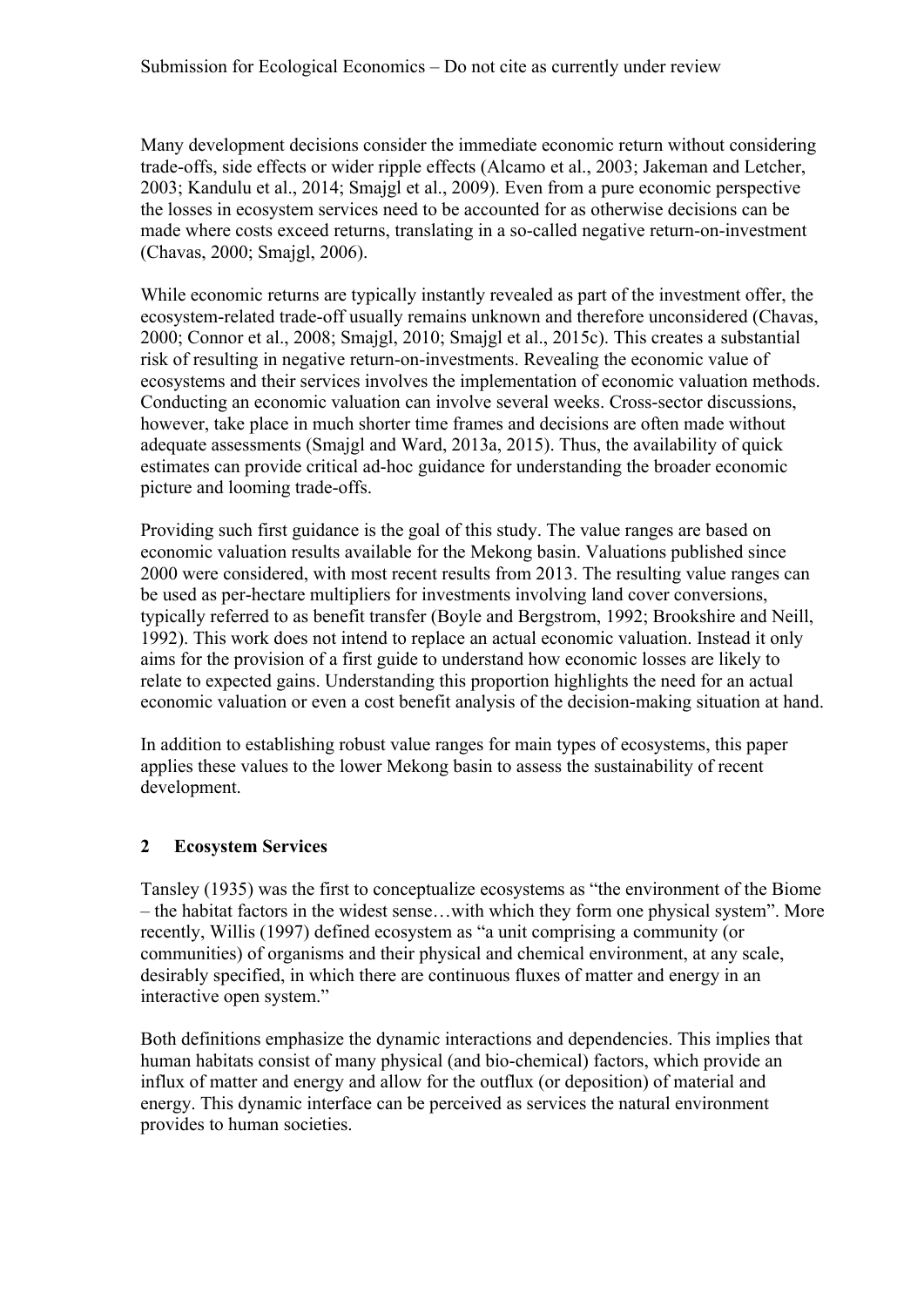Ecosystems provide a variety of services, typically categorized as provisioning, regulatory, cultural and indirect services. Provisioning services are the products obtained from ecosystems, including (Scholes et al., 2005, pages 6-13): Food and fiber; Fuel; Genetic resources; biochemicals, natural medicines, and pharmaceuticals; Ornamental resources; Freshwater.

Regulatory services are benefits obtained from the regulation of ecosystem processes, including (Scholes et al., 2005, pages 13-14): Air quality maintenance; Climate regulation; Water regulation; Erosion control; Water purification and waste treatment; Regulation of human diseases; Biological control; Pollination; Storm protection.

Cultural Services are the nonmaterial benefits people obtain from ecosystems through spiritual enrichment, cognitive development, reflection, recreation, and aesthetic experiences, including (Scholes et al., 2005, page 14): Recreation and ecotourism; Cultural diversity; Spiritual and religious values; Knowledge systems (traditional and formal); Educational values; Inspiration; Aesthetic values; Social relations; Sense of place; Cultural heritage values.

Indirect ecosystem services are supporting services ecosystems provide to each other. This involves typically fundamental support ecosystems need to deliver the direct services humans benefit from, such a primary production or nutrient cycles. These supporting services gain critical importance if one understands the system-wide dependencies. Typically, supporting services are not considered in economic valuations despite their high relevance for human societies. Given the lack of data this analysis does not account for supporting services. Thus, resulting values underestimate the economic value of ecosystems.

## **3 Methodology**

This study implements a benefit transfer approach (Boyle and Bergstrom, 1992; Brookshire and Neill, 1992; Plummer, 2009) to the lower Mekong basin. In principle, economic valuations of ecosystems employ various methods, including market- based calculations, revealed preference techniques (Travel-cost method, Hedonic price method, Averting investments, Output loss method), and Stated preference techniques (Contingent valuation, Willingness to pay & Willingness to accept, Choice modelling) (Boxall et al., 1996; Sinden, 1994; Willis et al., 1999). This study compiled all available valuation studies conducted since 2000 in the Mekong basin to establish value ranges. Costanza et al. (1997a) implemented a similar approach at the global scale. For the lower Mekong basin 508 data points were considered. Many studies have a strong conservation perspective (e.g. ADB, 2010; Do and Bennett, 2005) while others aim to provide an assessment of the impact of development investments (e.g. Costanza et al., 2011).

The largest number of values (209) was available for evergreen forests, followed by 105 entries for mangroves and 86 results for wetlands. Only 57 values were found for coasts or islands with coral reefs and 51 results for deciduous forests. Annex 1-5 provide the references for all valuation results considered. Most studies provide multiple results as a range of services or aspects of services of a particular ecosystem was valuated. Given the diversity of terminology and methodology these studies deployed their combination into a consistent database required challenging conversion, which involves six steps.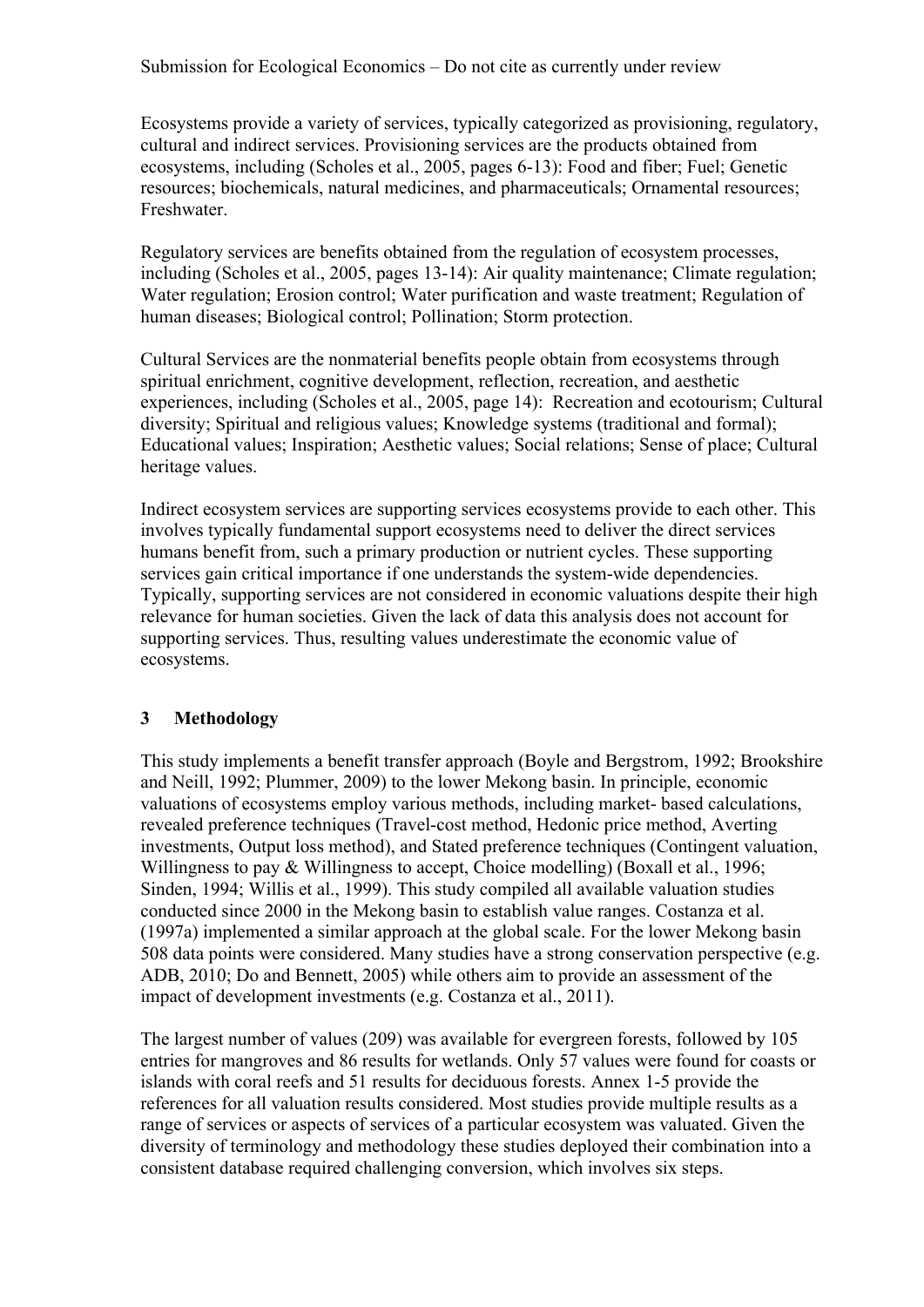Step 1: In a first step the original documents/studies were reviewed to ascertain the values are correctly derived. Several values obtained in the initial data elicitation phase were identified as incorrect. These mistakes involved mostly wrong multiplication or addition or wrong dimensions (sometimes leading to values inflated or deflated by factor 1,000).

Step 2: Valuations do not apply a consistent classification of ecosystems and ecosystem services. In order to obtain consistent value ranges for total economic value, for provisioning services, regulatory services and cultural services, results needed to be mapped into these broad categories. This step requires a meaningful approach to adding results without double-counting. For instance, many studies quantify the value of nontimber forest products (NTFP) while others valuate individual non-timber forest products. Disaggregated values (i.e. food from forest, raw material from forest) needed to be considered and added-up to be comparable with values for aggregates (i.e. as NTFP).

The mapping affected (1) ecosystems as well as (2) ecosystem services. Ecosystems were mapped into five categories to simplify this analysis:

- evergreen forests,
- deciduous forests,
- wetlands,
- mangroves, and
- coasts or islands with coral reefs.

The majority of valuations followed similar ecosystems types and were mapped accordingly. Some studies were not considered because their aggregates could not be easily mapped into any of these five ecosystems. However, there were data points with uniquely defined categories, including river basin, plantation, terrestrial and marine ecosystems, lake, historic temples, or watershed. In cases where the economic values in its aggregated or in a disaggregated form could not be attributed to either of the five ecosystem types they were not included. Values that focused on specific features that would make any transfer of valuation results into another context difficult (i.e. historic temples) were also excluded. A third group of data that were excluded implies the explicit transformation of landscapes and the replacement of ecosystems (i.e. rice or rubber plantations), which means that ecosystem services would no longer be generated.

The mapping of ecosystem services was important because this analysis aims to provide a total economic value as well as a value for provisioning, regulatory, and cultural services. Hence, results needed to be mapped into these four classes of values. The variety of terms used for ecosystem services and their aggregates created challenges. Despite the availability of global assessments such as the Millennium Ecosystem Assessment, there seems no convergence on a standardized terminology for ecosystem services.

Results were mapped into the three principle services (provisioning, regulatory, and cultural) or included as total economic value. Then the various entries were marked as valuating either the identical/similar aspect or a different aspect of any particular ecosystem. An example for similar terms is "non-timber forest products", "local non-timber forest products", and "forest products". The values for identical/similar aspects were combined in an OR relationship. In other words, among those results that valuate the same or similar ecosystem service the smallest was selected for the minimum value and the highest was selected for the maximum value. Results for different aspects of ecosystem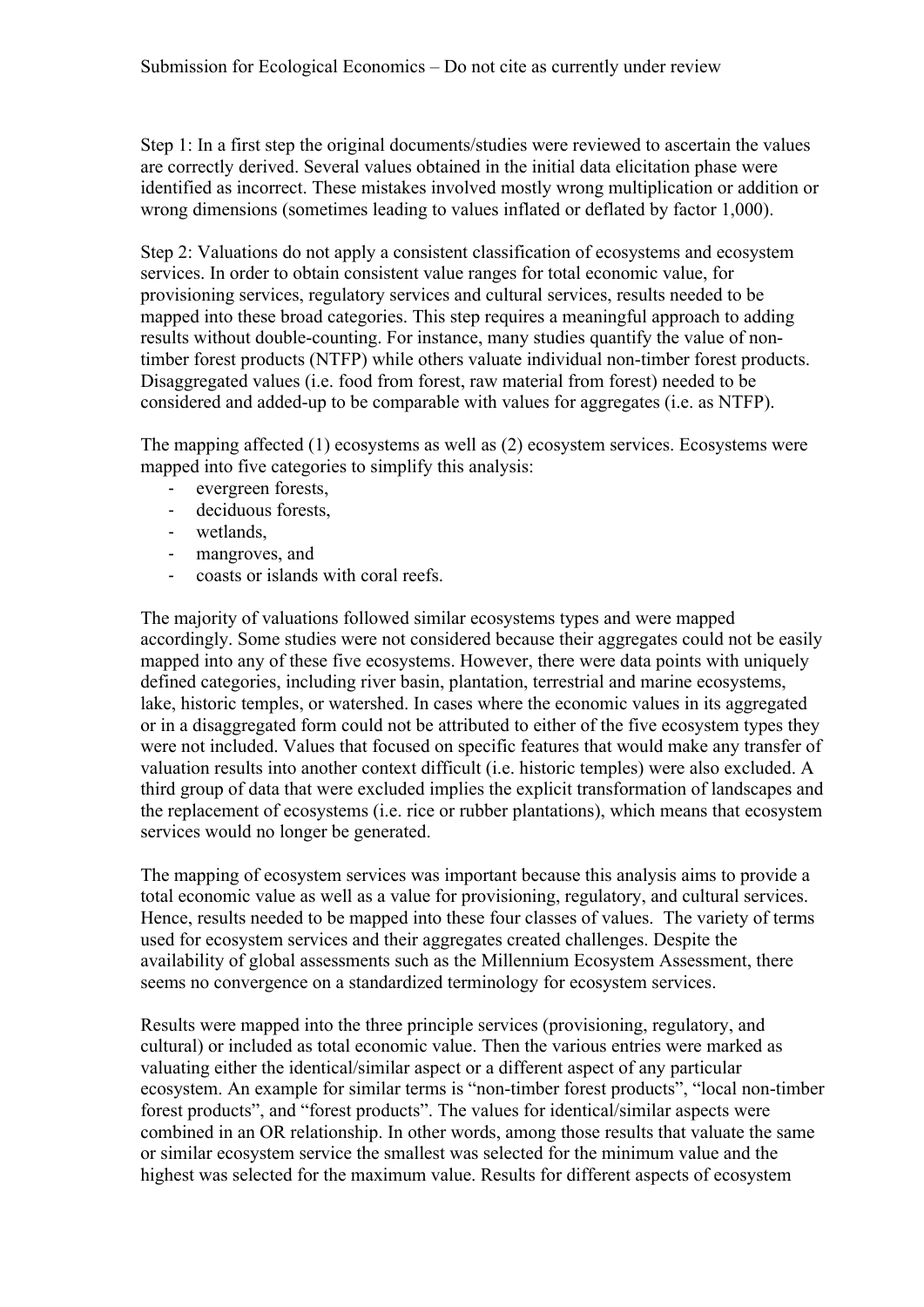services received an AND relationship. Technically, min/max values consider AND relationships as addition while for OR relationships the smallest/largest value was selected to obtain a meaningful and defensible value range. This approach leads to value ranges for the TEV that are not necessarily identical with the sum of the ranges for provisioning, regulatory and cultural services.

Step 3: The conversion involved three key dimensions: currency, area, and time. This analysis requires a standardized currency to allow results from many studies to be combined in one database. Many publications list economic values in a local currency. The standardized currency chosen is US\$. The US\$ value was calculated based on the (annual mean) currency conversion factor for the relevant publication year.

Area related conversions involved several aspects. Some cases reported values in national metrics, such as rai for Thailand. All results were converted into a per hectare value to allow for the targeted comparison.

More challenging was the conversion of livelihood-focused results, particularly relevant for forest areas. Many studies report values for households, for instance how much income a household generated from a patch of forest. In a few cases the actual area these households utilized was quantified, which made the conversion into per hectare value easy. In other cases the area was not disclosed, which required a general assumption on area utilized. Otherwise economic values for scarcely populated forests would be very low while densely populated forest areas would be of high economic value. A concept allowing for a standardization is carrying capacity of forests (Arrow et al., 1995; Fearnside, 1985; Keith et al., 2010; Prato, 2001). Based on Daly (1996) an average of 25 households per kilometer square was selected. This is consistent with studies in the database that reported on per household value and on the area utilized by households.

Time-related conversion was required where values were only provided as multi-year results, often discounted. For these cases an annual value needed to be calculated to allow for the targeted meta-study comparison.

Step 4: Comparing economic values over time requires the consideration of price effects as the same amount of money does not allow the purchase of exactly the same amount of goods and services. The increase of prices for the same physical bundle of goods is referred to as inflation while the price reductions over time is referred to as deflation. Introducing these price corrections for valuations since the year 2000 allows utilizing the results in the same value range expressed in today's prices.

For this purpose, the IMF's consumer price index was normalized for the year 2000 with a starting value of 100 in all GMS countries. This results in country-specific coefficients for each year until 2015. A value of 200 for the year 2015 means that for the same bundle of goods and services that cost in 2000 only \$100, one would need to pay in 2015 \$200. Inflationary effects vary between the GMS countries. As the database does not contain results from valuation exercised in China and Myanmar, price index values were only identified for Cambodia (190.39), Lao PDR (268.31), Thailand (144.32) and Vietnam (308.52). The resulting average is 227.89, which translates into an average annual increase of 8.53. Based on this average, the annual price change was corrected for all values.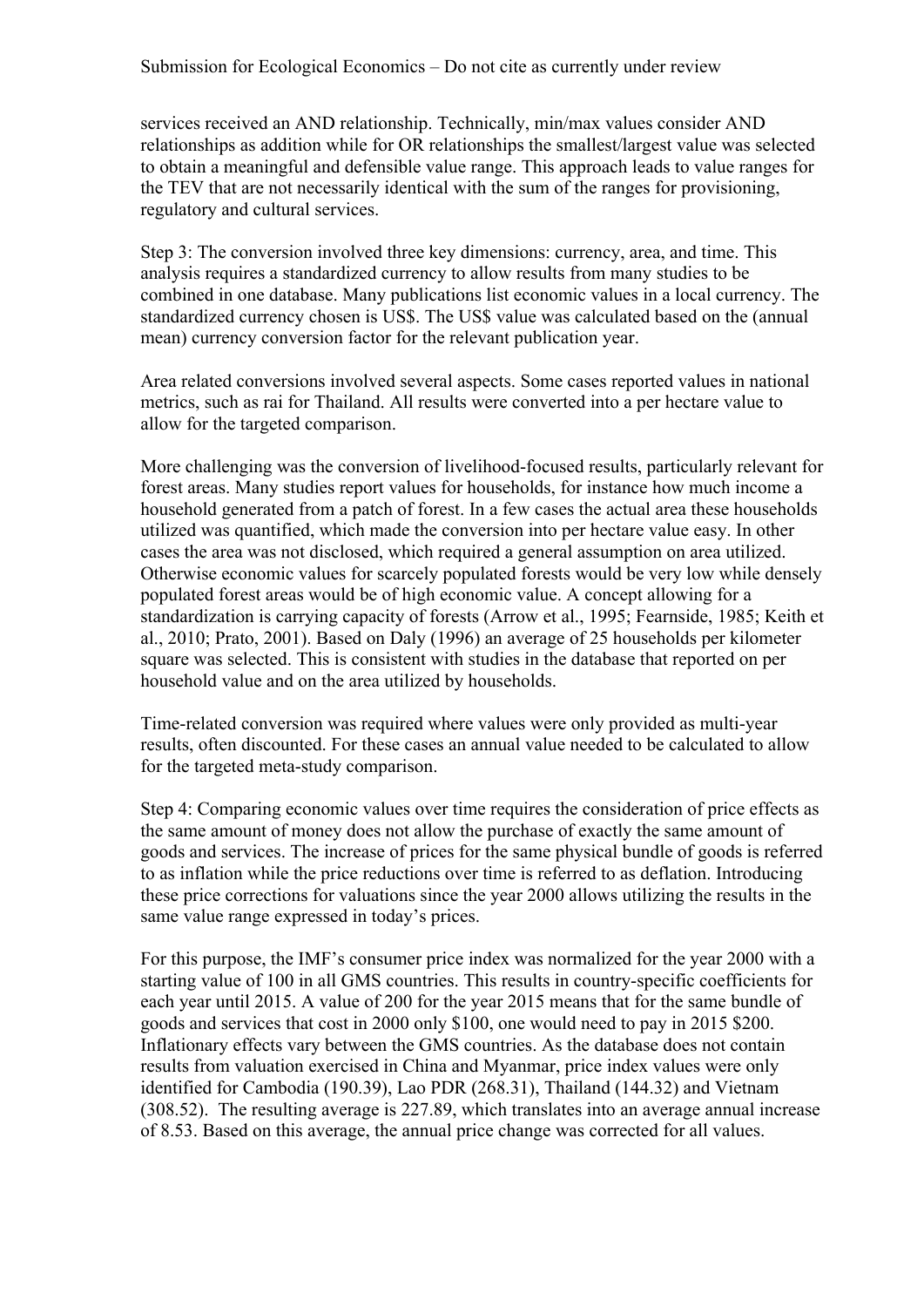It is important to emphasis that this average price index change resembles a linear change. This is different from calculating changes based on annual inflation rates, which would lead to an exponential change if calculated as a year-by-year increase. An average inflation rate of 5.645% leads to the same increase of consumer prices listed above. This approach assumes GMS-wide averages instead of applying country specific price correction because this work aims to inform benefit transfer approaches across the Mekong basin.

Step 5: In a final step, all minimum and maximum values were again checked for consistency, in particular if the calculations considered a meaningful combination and addition of ecosystem service elements. During this process, a few results needed to be corrected or discarded due to inconsistencies. This step involved further consultations with ecosystem service and valuation experts, for instance with IUCN in Bangkok.

Step 6: Considering long-term benefits is typically done as net present values, which translates future benefits into today's value. This involves the application of a social discount rate when converting future benefits. Such a conversion into net present value considers the fact that people have a strong preference for present consumption (Rubinstein, 2003; Sozou, 1998). The longer the benefit is placed in the future the less people value these benefits or costs. However, experiments have shown that the rate by which people discount future benefits drops the further one steps into the future. This means that people see a lot of difference between receiving a benefit now or in one year (hence the need to discount in the first place). But people do not distinguish (much) between receiving a benefit in twelve years or in thirteen years. Therefore, the social discount rate decreases the further one steps into the future. This type of social discounting is referred to as hyperbolic discounting (Rubinstein, 2003; Sozou, 1998). This calculation assumes the following to approximate hyperbolic discounting:

- *for the first 5 years: 4% discount rate*
- *for the ten years thereafter an annual drop of the discount rate by 0.4%*
- *for the ten years thereafter no further discounting is applied*

Most other studies apply the same discount rate for the entire period or apply multiple discount rates for the sake of comparison (e.g. Costanza et al., 2011).

#### **4 Results**

The conversion of valuation results (see method section) provides dollar values for the total economic value for one hectare of each main type of ecosystem. This is an annual figure, which means that one hectare of any of the five main ecosystem types is likely to provide every year a total economic benefit that ranges between the minimum and maximum values listed in Table 1.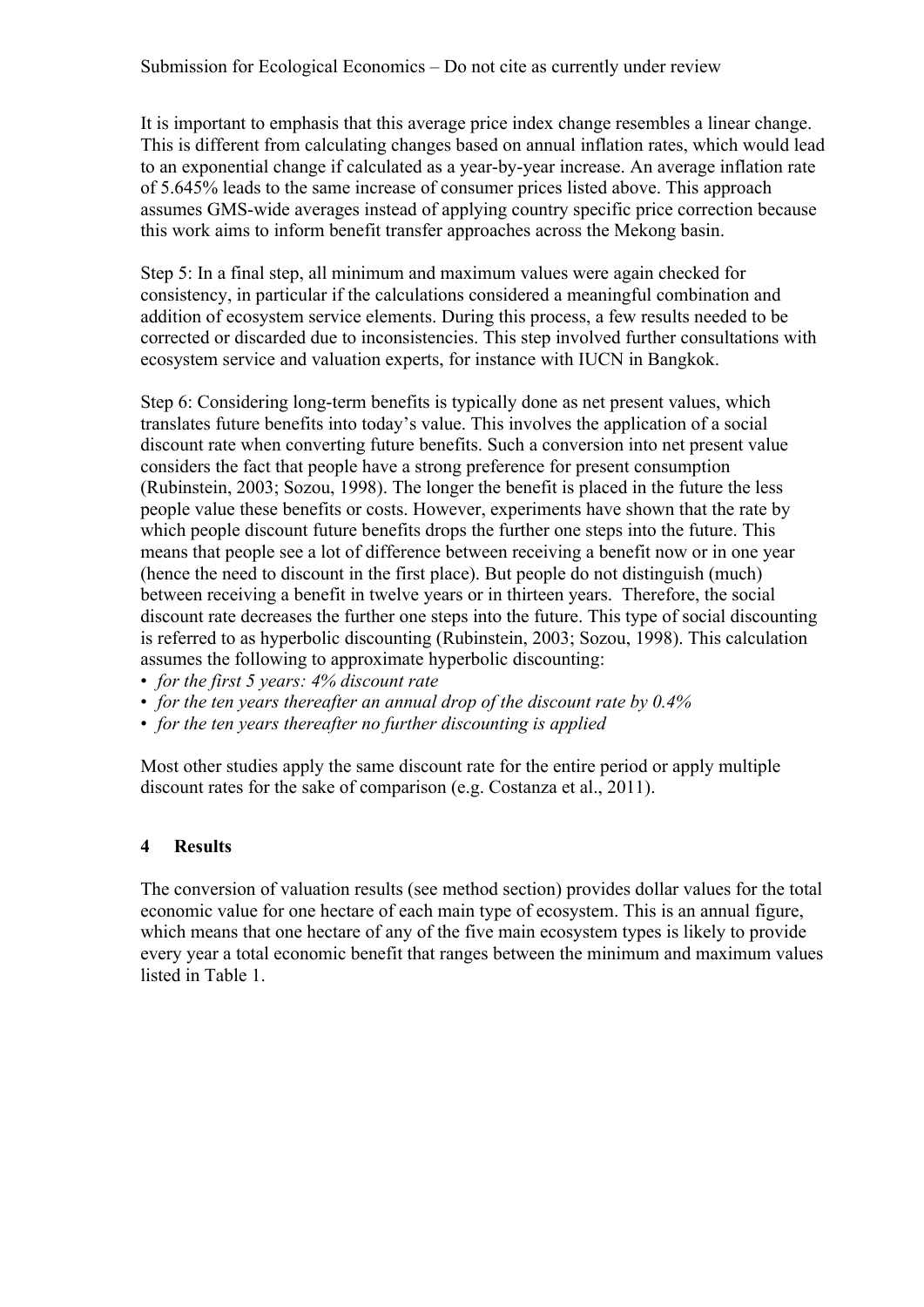|                                 | Total Economic Value (TEV) |          |          |
|---------------------------------|----------------------------|----------|----------|
|                                 | <b>MIN</b>                 | Mean     | MAX      |
| Evergreen forest                | \$7,241                    | \$17,578 | \$27,916 |
| Deciduous forest                | \$6,665                    | \$13,306 | \$19,946 |
| Mangroves                       | \$9,692                    | \$20,324 | \$30,956 |
| Wetland                         | \$9,906                    | \$12,776 | \$15,646 |
| Coasts/Islands with coral reefs | \$31,235                   | \$44,173 | \$57,110 |

| Table 1: Ranges for annual total economic value for one hectare of main ecosystem types (at 2015 prices) |
|----------------------------------------------------------------------------------------------------------|
| Total E <sub>conom</sub> is Vol. (TEN)                                                                   |

Typically, valuations disaggregate total economic value into the three main service dimensions – provisioning, regulatory and cultural services. Table 2 lists the economic value for provisioning services. These values indicate what level of direct benefits communities derive from ecosystems, for instance in the form of tangible products such as non-timber forest products or fish. This translates into household income in the form of traded goods or in the form of subsistence production (or avoided household expense).

**Table 2: Value ranges and average value of provisioning, regulatory & cultural services per hectare of main ecosystem types (at 2015 prices)**

|                           | Provisioning Services |          | <b>Regulatory Services</b> |            |          | Carbon sequestration |            |       |                            |
|---------------------------|-----------------------|----------|----------------------------|------------|----------|----------------------|------------|-------|----------------------------|
|                           | MIN                   | Mean     | <b>MAX</b>                 | <b>MIN</b> | Mean     | MAX                  | <b>MIN</b> | Mean  | MAX                        |
| Evergreen forest          | \$2,816               | \$8,703  | \$14,589                   | \$4,290    | \$8,740  | \$13,191             | \$135      | \$135 | \$135                      |
| Deciduous forest          | \$9,421               | \$14,131 | \$18,842                   | \$193      | \$581    | \$970                | \$135      | \$135 | \$135                      |
| Mangroves                 | \$2,133               | \$11,661 | \$21.188                   | \$7,398    | \$7,881  | \$8,364              | \$160      | \$782 | \$1,404                    |
| Wetland<br>Coasts/Islands | \$324                 | \$2,505  | \$4,685                    | \$9,580    | \$10,088 | \$10,595             | \$1        | \$183 | \$365                      |
| with coral reefs          | \$237                 | \$325    | \$413                      | \$500      | \$13,350 | \$26,199             |            |       | \$30,498 \$30,498 \$30,498 |

Table 2 also lists the economic value for regulatory services the respective ecosystems provide. The sequestration of carbon is a particular type of regulatory service that plays an important role in international negotiations related to climate change. Economic valuation results vary between \$71 and \$2,974 (avg. \$1,522) per hectare of evergreen forest, between \$60 and \$837 (avg. \$449) for deciduous forests, and between \$2 and \$245 (avg. \$123) for mangroves. Table 2 also summarizes values ecosystems provide in the form of cultural services. The value ranges for this category are narrow if compared to the other results due to the small number of studies that actually considered cultural services.

Above results are annual benefits expressed in 2015-US\$ values. However, ecosystems provide these economic benefits in the long-term. Also investments in the replacement or the conservation of ecosystem services have long-term effects. The loss of ecosystems triggers a loss of these long-term benefits, which means that only considering the annual value is misleading. For this analysis a 25 year period was considered to approximate the impact on benefits received by the next generation. It also resembles a typical investment period of hydropower dams or similar infrastructure investments in the Mekong region. The method section explains the conversion to net present values, which follows standard practice. Table 3 summarizes the long-term per hectare value of ecosystems as net present value based on the aforementioned assumptions.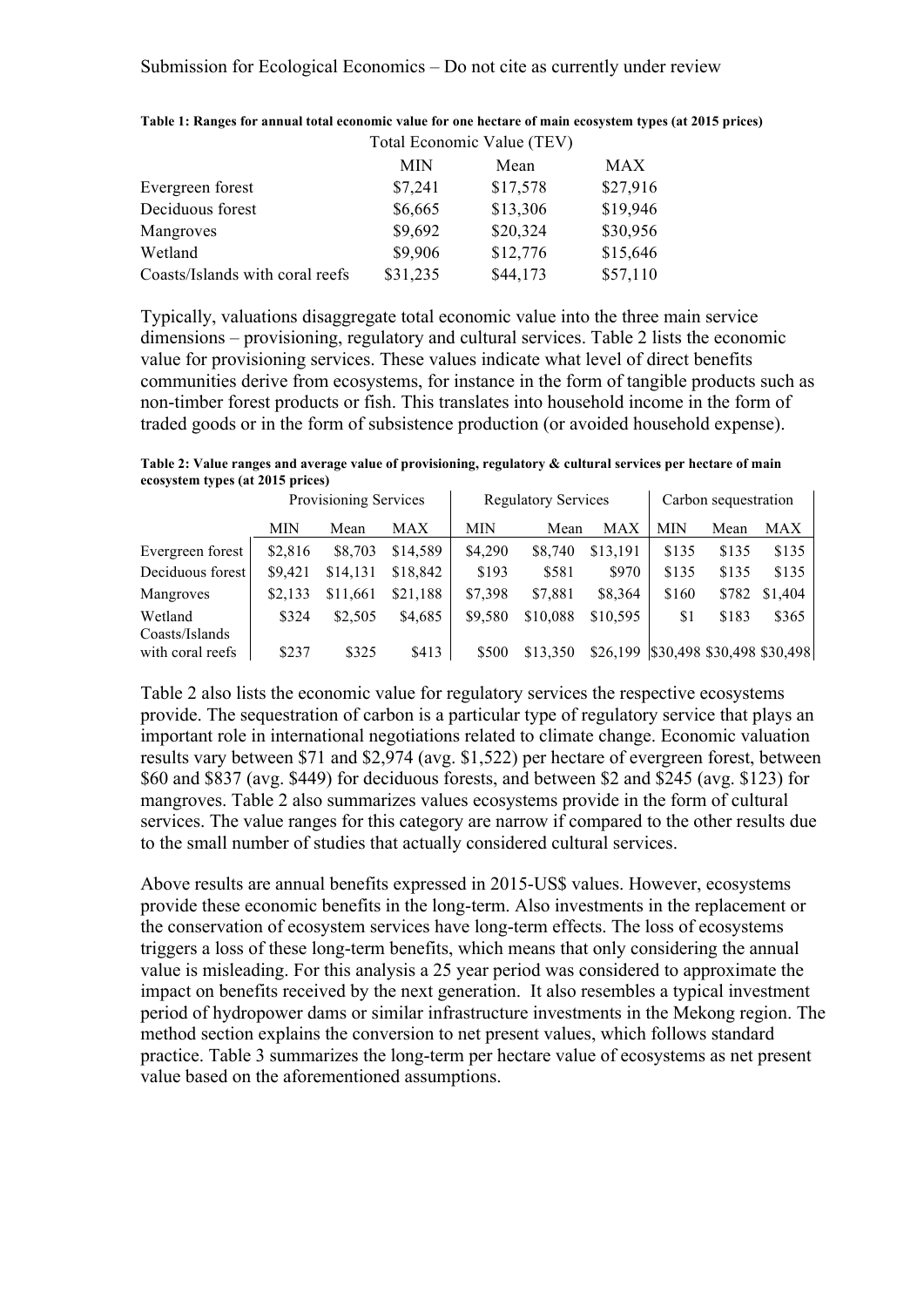|                                 | Net Present Value (NPV) for 25-year period |           |             |  |
|---------------------------------|--------------------------------------------|-----------|-------------|--|
|                                 | <b>MIN</b>                                 | Mean      | <b>MAX</b>  |  |
| Evergreen forest                | \$140,224                                  | \$340,426 | \$540,628   |  |
| Deciduous forest                | \$129,076                                  | \$257,682 | \$386,288   |  |
| Mangroves                       | \$187,690                                  | \$393,599 | \$599,507   |  |
| Wetland                         | \$191,840                                  | \$247,421 | \$303,002   |  |
| Coasts/Islands with coral reefs | \$604,909                                  | \$855,465 | \$1,106,020 |  |

**Table 3: Minimum, mean and maximum for Net Present Value for one hectare of main ecosystem types (assuming 25-year period and hyperbolic discounting) (at 2015 prices)**

## **5 Development pathways in the lower Mekong basin**

In this Section, the meta study results are being applied to the lower Mekong basin to investigate the sustainability of recent development trajectories. The lower Mekong basin is one of the areas within the Mekong region that experiences many controversial debates as development strategies are being implemented at an increasing speed (Molle et al., 2009; Smajgl et al., 2015b). Pro-development arguments are largely substantiated by relatively high annual GDP growth rates, often ranging around 7%. The change in economic value of ecosystems can indicate how sustainable this accelerated growth actually is (Costanza and Farber, 2002; Costanza et al., 1997b).

Kityuttachai et al. (2016) provide the most recent analysis of land cover change, comparing 2003 land cover with the situation in 2010. The categories are slightly adjusted to match the main types of ecosystems listed above. For instance, coniferous forests are listed under deciduous forests as the results of economic valuations in the Mekong basin are similar for both. For the same reason bamboo forest is counted under evergreen forest and flooded forests and marsh/swamp are merged under the wetlands category. Insufficient data was available to robustly analyze changes in economic values of coastal ecosystem services. Thus, the following is only a partial representation of the Mekong basin and is therefore likely to underestimate the total economic value of ecosystems.

|                  |            | <b>TEV 2003</b> |           |            | <b>TEV 2010</b> |         |
|------------------|------------|-----------------|-----------|------------|-----------------|---------|
| in billion \$    | <b>MIN</b> | Mean            | MAX       | <b>MIN</b> | Mean            | MAX     |
| Deciduous Forest | \$177.3    | \$354.0         | \$530.7   | \$151.0    | \$301.5         | \$451.9 |
| Evergreen Forest | \$283.3    | \$687.8         | \$1,092.3 | \$63.1     | \$153.1         | \$243.2 |
| Wetlands         | \$10.4     | \$13.5          | \$16.5    | \$8.2      | \$10.6          | \$13.0  |
| Mangrove         | \$3.6      | \$7.5           | \$11.4    | \$1.6      | \$3.3           | \$5.0   |
| Total            | \$459.3    | \$1,027.7       | \$1,596.0 | \$213.3    | \$446.8         | \$680.3 |

| Table 4: Total economic value in billion \$ for four main ecosystem types in the lower Mekong basin (2003 & 2010; |  |
|-------------------------------------------------------------------------------------------------------------------|--|
| inflation-adjusted at 2015 prices)                                                                                |  |

Table 4 applies the economic values developed in Section 3 to the land cover data provided by the Mekong River Commission (Kityuttachai et al., 2016). The sharpest reduction results for evergreen forest as large areas of this type of ecosystem were converted into plantations between 2003 and 2010. The area of deciduous forests and wetlands increased according to Kityuttachai et al. (2016) and therefore also the annual value of associated ecosystem services. The mean total economic value of the four main ecosystems dropped from \$1,027.7B to \$446.8B, which represents a loss of \$580.8B (57%). These calculations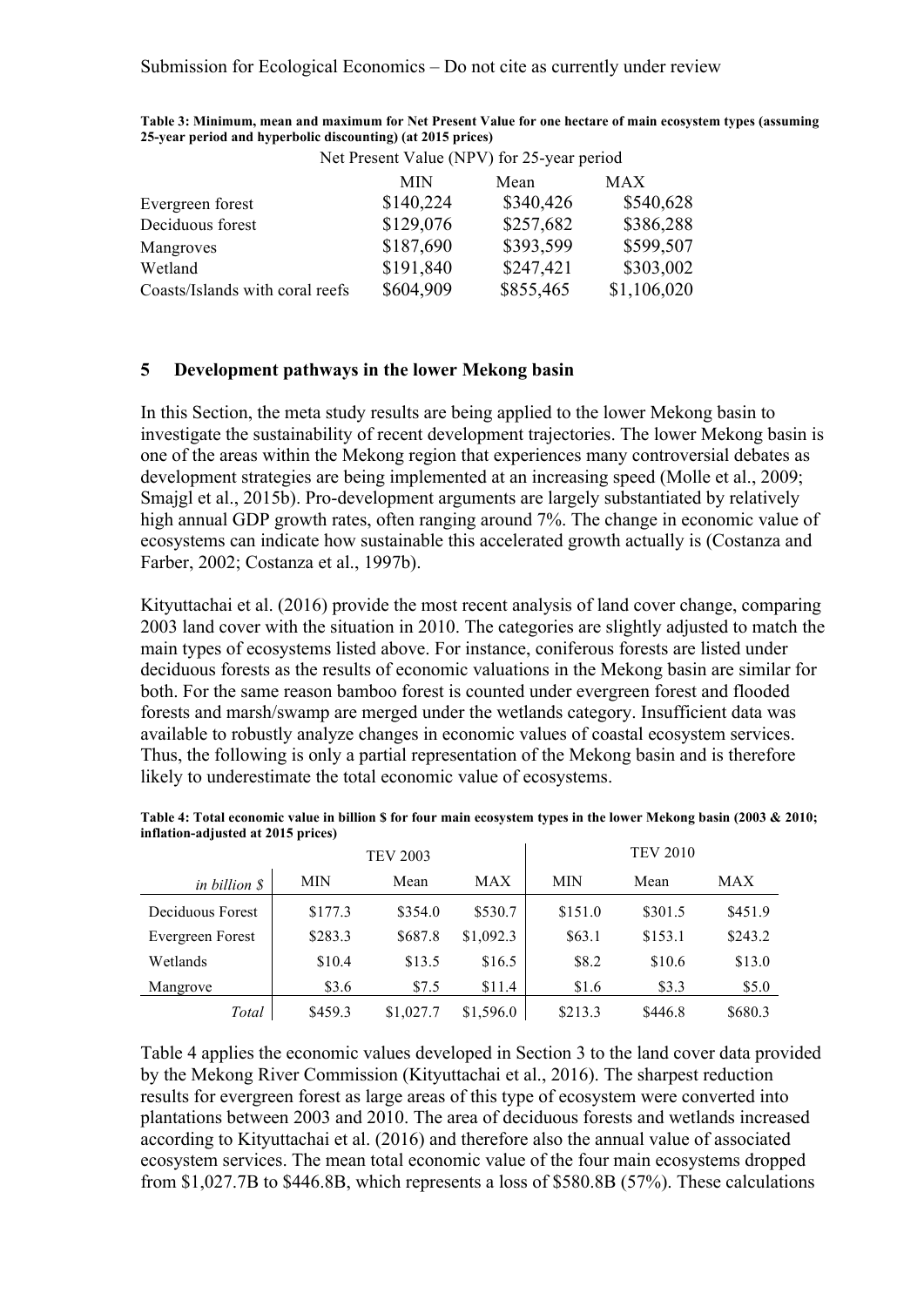are inflation adjusted for 2015 price levels. If inflation-correction is not applied and the nominal values are compared for 2003 and 2010 the mean value drops by 29% from \$514.3B to \$363.5B.

### **6 Discussion**

This study provides a synthesis of economic valuations conducted in the Mekong basin to estimate value ranges and thereby inform negotiations and debates. Considering how rapid many development decisions are being implemented it seems valuable to provide economic estimations quickly to highlight potential trade-offs. It is important to understand the methodological limitations of this study. Taking existing valuation results out of their contexts bears the risk of disregarding important heterogeneity, in particular if the ecosystem at stake is particularly unusual. Any unique feature is likely to increase the real value beyond the estimated maximum value. However, considering the law of large numbers (Sen and Singer, 1993) and the sample size considered in this study these limitations are less problematic if applied to a large area such as the lower Mekong basin.

Several constraints indicate that the results are likely to underestimate the real situation. First, values of ecosystems have only been considered in isolation while ecosystems have to be understood in a broader systems perspective. A wetland, for instance can provide direct benefits to a forest or a lake system, translating into economic benefits for agricultural production or fisheries. These indirect benefits are referred to as supporting services, which this study could not incorporate due to the lack of data. Second, coastal ecosystems – although economically highly valuable – could not be considered due to the lack of data for coastal conversion between 2003 and 2010. Third, value estimates largely abstract from cumulative effects resulting from the conversion of multiple connected areas in the Mekong basin, which is likely to further underestimate the economic value.

Comparing economic values of ecosystems in the lower Mekong basin with GDP is revealing. The annual (total) economic value of ecosystem services depends on the presence of ecosystems. Any conversion of ecosystems for the sake of economic production can only be considered advantageous if the economic value derived from the replacement activity (or production) has a higher value. For instance, replacing forest by a mine site needs to provide annually higher economic returns than provided by ecosystem services. The same holds for the replacement of forests and wetlands by rubber and banana plantations or by other cash crops. This logic suggests comparing annual benefits derived from the economic production system with the changes in annual values derived from ecosystems. Unfortunately, the necessary data is not available to limit this analysis to the actual activities that replaced ecosystems between 2003 and 2010. Instead, GDP is used for the macro-economic perspective.

GDP measures the annual economic value provided by the production of the economic system. Table 5 shows GDP changes for the lower Mekong basin and also provides the disaggregated perspective for the four countries adjusted for the area within the Mekong basin. GDP in the Mekong basin increase from \$77.6B to \$117.5B (inflation adjusted at 2015 prices).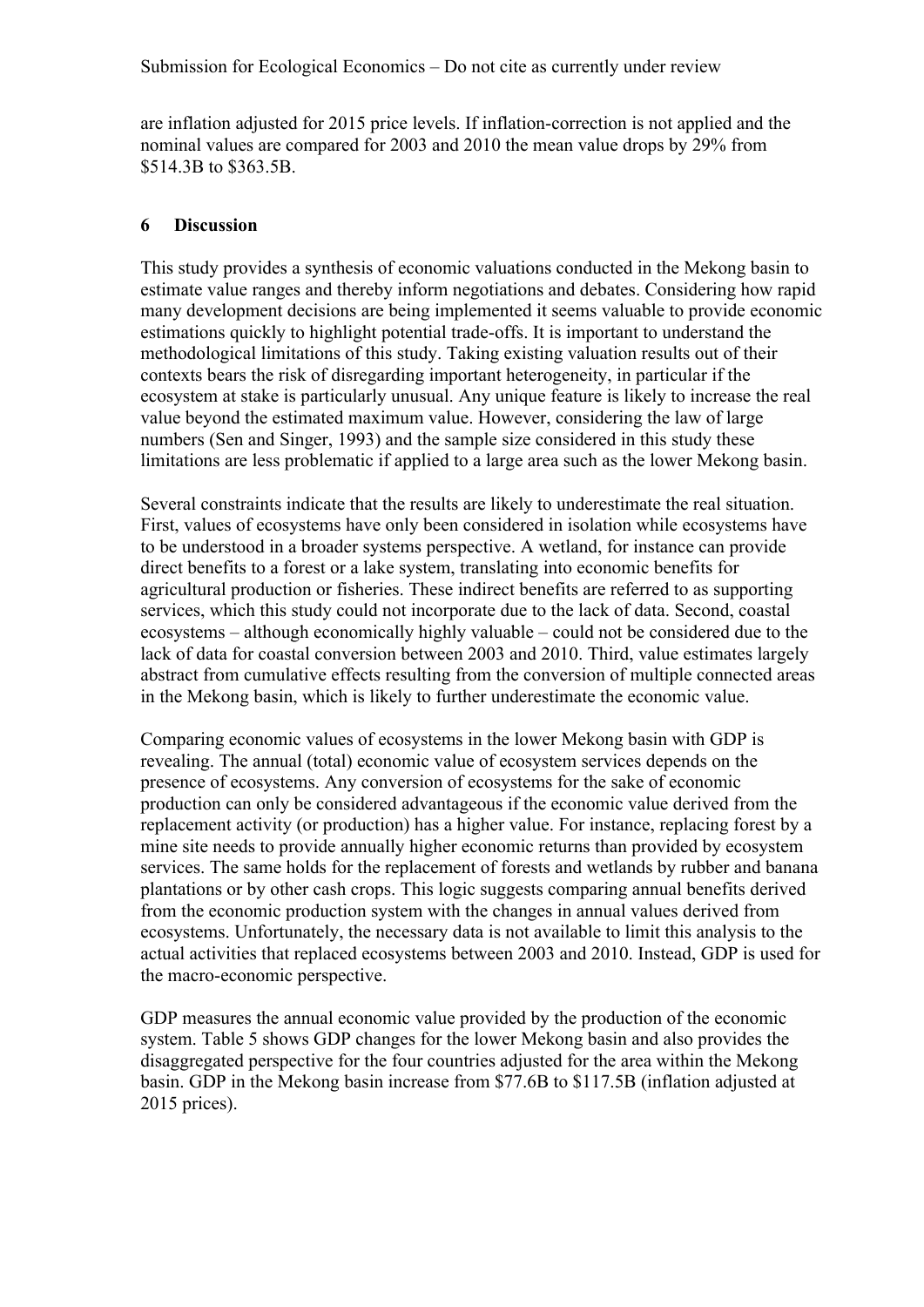|      | Laos   |        | Northeast Vietnam's Cambodia<br>Thailand Mekong delta |        | Lower<br>Mekong basin |
|------|--------|--------|-------------------------------------------------------|--------|-----------------------|
| 2003 | \$6.5  | \$27.5 | \$100.9                                               | \$11.1 | \$77.6                |
| 2010 | \$14.3 | \$40.3 | \$28.5                                                | \$12.4 | \$117.5               |

#### **Table 5: GDP for lower Mekong basin countries in b\$ for 2003 and 2010 (at 2015 prices)**

Comparing the changes in annual benefits derived from economic production with the annual benefits from ecosystems indicates highly unsustainable development. In average, during this period (2003-2010) the LMB lost for every dollar in GDP growth about \$14.57 in ecosystem services (all values inflation adjusted at 2015 prices).

This comparison comes with a few qualifications. First, GDP growth depends on various inputs and the productivity (e.g. per unit of natural capital or per unit of human capital) is not constant. Also, benefit transfer approaches have smaller problems if used for upscaling. But the proportion between areas of a particular ecosystem with low value and those with high value is likely to be different form the sample. Hence, the results can only be indicative and not comprehensive and precise. However, considering the range the conversion ratio ranges from -\$6.17 to -\$22.98, which suggests that even assuming the lowest economic values for all ecosystems with every dollar increase in GDP more than six dollars were lost in annual values from ecosystem services.

## **7 Conclusion**

This study synthesized economic valuation results for the lower Mekong basin and provides a list of values ranges for the main types of ecosystems. Applying these value ranges to changes recorded for the period 2003-2010 reveals substantial losses of ecosystem services; the economic value that ecosystems provide annually dropped in average by 57% due to land conversions. If compared with GDP changes during the same period these annual economic losses outperform production based gains by factor 14. In other words, for every dollar gained in GDP an average of \$14.57 was lost in naturally derived economic benefits. This ecosystem-production conversion loss reveals highly unsustainable development.

#### **Acknowledgement**

This study was generously supported by the USAID funded Mekong ARCC (Adaptation to resilience and Climate Change) program.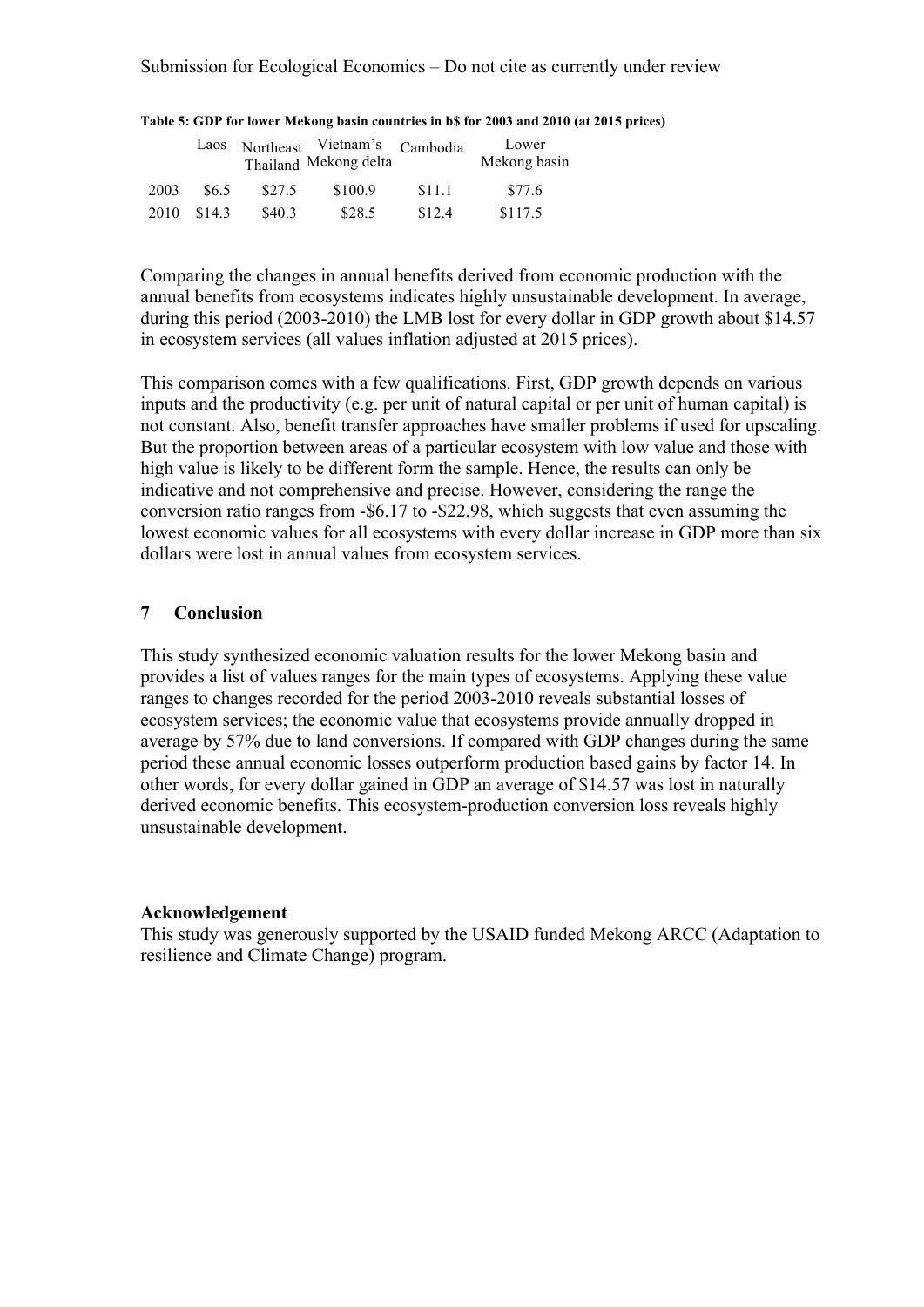# **Annex 1: Valuation Results for Evergreen Forest**

| ADB (2010)                      | Non-timber forest products; Watershed protection; Water quality regulation;<br>Soil erosion control; Carbon storage;                                                                                                                                                                                                                                                                                                                                                                                                                                                                                                                                                                                                                                                                                                                                                                                                                                                             | Cambodia,<br>Laos, Vietnam        |
|---------------------------------|----------------------------------------------------------------------------------------------------------------------------------------------------------------------------------------------------------------------------------------------------------------------------------------------------------------------------------------------------------------------------------------------------------------------------------------------------------------------------------------------------------------------------------------------------------------------------------------------------------------------------------------------------------------------------------------------------------------------------------------------------------------------------------------------------------------------------------------------------------------------------------------------------------------------------------------------------------------------------------|-----------------------------------|
| Ayumi and Chanhda<br>(2009)     |                                                                                                                                                                                                                                                                                                                                                                                                                                                                                                                                                                                                                                                                                                                                                                                                                                                                                                                                                                                  | Laos                              |
| Bann (1997)                     | Local non-timber forest products; Forest environmental services                                                                                                                                                                                                                                                                                                                                                                                                                                                                                                                                                                                                                                                                                                                                                                                                                                                                                                                  | Cambodia                          |
| Boscolo $(2004)$                | Fuelwood; Charcoal; Resin                                                                                                                                                                                                                                                                                                                                                                                                                                                                                                                                                                                                                                                                                                                                                                                                                                                                                                                                                        | Cambodia                          |
| Delang (2005)                   | Local use of non-marketed wild edible plants                                                                                                                                                                                                                                                                                                                                                                                                                                                                                                                                                                                                                                                                                                                                                                                                                                                                                                                                     | Thailand                          |
| Delang $(2006)$                 | Local use of non-marketed wild edible plants                                                                                                                                                                                                                                                                                                                                                                                                                                                                                                                                                                                                                                                                                                                                                                                                                                                                                                                                     | Thailand                          |
| Emerton et al. (2002b)          | Local non-timber forest products                                                                                                                                                                                                                                                                                                                                                                                                                                                                                                                                                                                                                                                                                                                                                                                                                                                                                                                                                 | Cambodia                          |
| Emerton et al. (2002a)          | Local non-timber forest products (cash and subsistence); Commercial non-<br>timber forest products and exports; Local and commercial woodfuel; Legal<br>commercial timber; Local timber; Local fish and aquatic animals;                                                                                                                                                                                                                                                                                                                                                                                                                                                                                                                                                                                                                                                                                                                                                         | Laos                              |
| Emerton $(2005)$                | TEV; Food, Raw materials, Medicinal resources; Erosion prevention;<br>Regulation of water flows; Moderation of extreme events; Habitat services;<br>Genetic resources; Carbon sequestration                                                                                                                                                                                                                                                                                                                                                                                                                                                                                                                                                                                                                                                                                                                                                                                      | Lao PDR                           |
| Grieg-Gran et al. (2008)        | Local non-timber forest products                                                                                                                                                                                                                                                                                                                                                                                                                                                                                                                                                                                                                                                                                                                                                                                                                                                                                                                                                 | Cambodia                          |
| Hansen and Top (2006)           | TEV; Non-timber forest products; Sustainable timber; Non-timber forest<br>products; Sustainable timber; Local non-timber forest products; Carbon<br>sequestration; Soil conservation; water conservation; Upland Rice; Eucalyptus;<br>Sugarcane                                                                                                                                                                                                                                                                                                                                                                                                                                                                                                                                                                                                                                                                                                                                  | Cambodia                          |
| Heov et al. $(2006)$            | Local non-timber forest products                                                                                                                                                                                                                                                                                                                                                                                                                                                                                                                                                                                                                                                                                                                                                                                                                                                                                                                                                 | Cambodia                          |
| Hinsui et al. (2008)            | Local non-timber forest products cash income                                                                                                                                                                                                                                                                                                                                                                                                                                                                                                                                                                                                                                                                                                                                                                                                                                                                                                                                     | Thailand                          |
| Hoa and Ly $(2009)$             | Preservation:                                                                                                                                                                                                                                                                                                                                                                                                                                                                                                                                                                                                                                                                                                                                                                                                                                                                                                                                                                    | Vietnam                           |
| ICEM (2003a)                    | NTFP; Opportunities for recreation & tourism; Catchment protection; Tourism;<br>Economic value of Ream National Park to local communities; Value of local<br>fisheries; Shells; Local fisheries; Prawns; Marine fish; Crabs; Small shrimp;<br>Lobster; Squid; Freshwater fish; Value of other land and resource use;<br>Firewood; Construction wood; Medicinal plants; Food; Roofing materials;<br>Crops; Livestock; Mangrove conservation; Storm protection; Coastal erosion<br>prevention; Carbon sequestration; Revenues for authorities (fees and parking<br>charges); Tourist earnings for traders at Toek Chou Waterfall; Restaurants; Fruit<br>tables; Shelters; Car parking fees, levies, fees from traders at Toek Chou<br>(Department of Tourism); Motorcycle and car hire, hotels and restaurants<br>(Kampot Town private sector); Taxes from hotels (Tax office); Hydro-electric<br>generation; electricity sales; Value of watershed catchment protection services. | Thailand,<br>Vietnam,<br>Cambodia |
| Jensen (2009)                   | Ornamental resources;                                                                                                                                                                                                                                                                                                                                                                                                                                                                                                                                                                                                                                                                                                                                                                                                                                                                                                                                                            | Lao PDR                           |
| Khonchantet (2007)              | Local non-timber forest products (wild vegetable plants, edible mushrooms,<br>bamboo shoots, firewood, fodder, edible insects and ant eggs)                                                                                                                                                                                                                                                                                                                                                                                                                                                                                                                                                                                                                                                                                                                                                                                                                                      | Thailand                          |
| Khonchantet 2008                | Local fisheries                                                                                                                                                                                                                                                                                                                                                                                                                                                                                                                                                                                                                                                                                                                                                                                                                                                                                                                                                                  | Thailand                          |
| Kuchelmeister (2003)            | Watershed services to paddy, to micro-irrigation, and to fisheries; Enhanced<br>paddy productivity; Reduced sedimentation of micro-irrigation facilities;<br>Increased annual fish productivity in small village ponds; Optional values for<br>forest land reserved for tree crop cultivation                                                                                                                                                                                                                                                                                                                                                                                                                                                                                                                                                                                                                                                                                    | Vietnam                           |
| Luangmany et al. (2009)         | Biodiversity conservation and sustainability                                                                                                                                                                                                                                                                                                                                                                                                                                                                                                                                                                                                                                                                                                                                                                                                                                                                                                                                     | Lao PDR                           |
| <b>MARD</b> (2008)              | Water regulation for downstream hydropower; Retention of sediment                                                                                                                                                                                                                                                                                                                                                                                                                                                                                                                                                                                                                                                                                                                                                                                                                                                                                                                | Vietnam                           |
| Nabangchang (2003)              | Timber for house construction; NTFP.                                                                                                                                                                                                                                                                                                                                                                                                                                                                                                                                                                                                                                                                                                                                                                                                                                                                                                                                             | Thailand                          |
| Phuong and Doung (2007)         | Local non-timber forest products                                                                                                                                                                                                                                                                                                                                                                                                                                                                                                                                                                                                                                                                                                                                                                                                                                                                                                                                                 | Vietnam                           |
| Ratanak and Terauchi            | Rattan;                                                                                                                                                                                                                                                                                                                                                                                                                                                                                                                                                                                                                                                                                                                                                                                                                                                                                                                                                                          | Cambodia                          |
| (2013)<br>Rosales et al. (2003) | Local non-timber forest products; Watershed protection                                                                                                                                                                                                                                                                                                                                                                                                                                                                                                                                                                                                                                                                                                                                                                                                                                                                                                                           | Laos                              |
| Rosales et al. 2004             | Local non-timber forest products; Flood control                                                                                                                                                                                                                                                                                                                                                                                                                                                                                                                                                                                                                                                                                                                                                                                                                                                                                                                                  | Laos                              |
| Rosales et al. (2005)           | NTFP; Timber Revenues; Fisheries & aquatic resources; Agricultural<br>Production; Micro-hydropower facilities; Potential hydropower supply; Flood<br>Control; Conservation Expenditures (Biodiversity Conservation);<br>Bioprospecting; Carbon Sequestration.                                                                                                                                                                                                                                                                                                                                                                                                                                                                                                                                                                                                                                                                                                                    | Lao PDR                           |
| The and Ngoc $(2006)$           | Climate regulation, Erosion prevention, Habitat services                                                                                                                                                                                                                                                                                                                                                                                                                                                                                                                                                                                                                                                                                                                                                                                                                                                                                                                         | Vietnam                           |
| To et al. (2012)                | TEV; Water, Regulation of water flows; Erosion prevention; Opportunities for<br>recreation & tourism;                                                                                                                                                                                                                                                                                                                                                                                                                                                                                                                                                                                                                                                                                                                                                                                                                                                                            | Vietnam                           |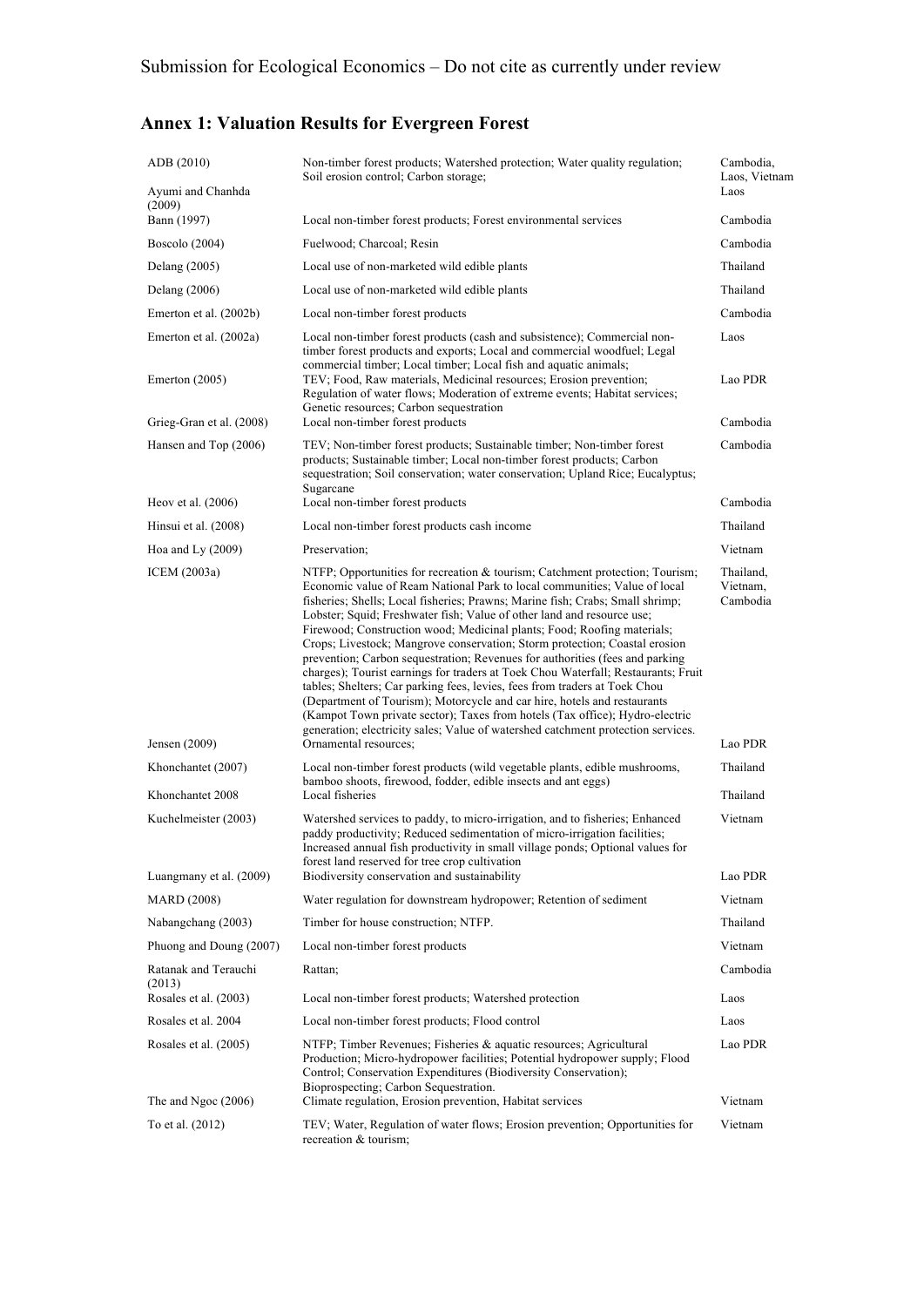## **Annex 2: Valuation Results for Deciduous Forests**

| Hansen and Top (2006)  | TEV; Non-timber forest products; Carbon sequestration; Soil and water<br>protection                                                                                                                                                                                                                                                                                                                                                                                                                                                                                                                                                                                                                                                                                                                                                                                                                                                                                                                                                                                                                            | Cambodia            |
|------------------------|----------------------------------------------------------------------------------------------------------------------------------------------------------------------------------------------------------------------------------------------------------------------------------------------------------------------------------------------------------------------------------------------------------------------------------------------------------------------------------------------------------------------------------------------------------------------------------------------------------------------------------------------------------------------------------------------------------------------------------------------------------------------------------------------------------------------------------------------------------------------------------------------------------------------------------------------------------------------------------------------------------------------------------------------------------------------------------------------------------------|---------------------|
| ICEM (2003a)           | Housing materials; Firewood; Bamboo shoots; Wild vegetables; Mushrooms;<br>Wild fruits; Deer and wild pigs; Other mammals and reptiles; Birds; Fish;<br>Insects and mollusks; Frogs; Agricultural home consumption; Total home<br>consumption; Wood products (Home consumption); Wild plants (Home<br>consumption); Wild meat and fish (Home consumption); Agriculture (Home<br>consumption); NTFP (Cash income); Wood products (Cash income); Wildlife<br>(Cash income); Agriculture (Cash income); Total NBCA value; Provincial,<br>national and global economic benefits; Watershed catchment protection values;<br>Medium hydro-power potential; Micro hydro-power potential; Irrigated<br>agriculture; TEV; Future economic options for NBCA goods and services;<br>Opportunities for recreation $\&$ tourism; Options for the downstream use of<br>water resources; Options for the commercial development of wild species;<br>Carbon sequestration; Tourism; Economic benefits to villages and districts;<br>Value of National Biodiversity Conservation Areas (NBCA) resources for home<br>consumption | Lao PDR.<br>Vietnam |
| Soussan and Sam (2011) | TEV; Food, Raw materials, Medicinal resources; Water; Regulation of water<br>flows; Erosion prevention                                                                                                                                                                                                                                                                                                                                                                                                                                                                                                                                                                                                                                                                                                                                                                                                                                                                                                                                                                                                         | Cambodia            |

## **Annex 3: Valuation Results for Mangroves**

| Bann (1997)                                  | Local fisheries; Local firewood; Local sustainable charcoal                                                                                                                                              | Cambodia             |
|----------------------------------------------|----------------------------------------------------------------------------------------------------------------------------------------------------------------------------------------------------------|----------------------|
| Barbier et al. (2008)                        | Coastline protection and stabilization                                                                                                                                                                   | Thailand             |
| Christensen (1982)<br>Emerton et al. (2002b) | Local use<br>Local subsistence products (excluding fish); Local fisheries.                                                                                                                               | Thailand<br>Cambodia |
| Emerton $(2005)$                             | Food; Moderation of extreme events; Erosion prevention; Carbon Sequestration.                                                                                                                            | Cambodia             |
| Hoa (2012)                                   | Recreational Value                                                                                                                                                                                       | Vietnam              |
| Kallesøe et al. (2008)                       | Mangrove products; Fish nurseries.                                                                                                                                                                       | Thailand             |
| Nhuan et al. $(2003)$                        | Timber; Fuel wood; Aquaculture; Marine product collection; TEV;<br>Opportunities for recreation $&$ tourism.                                                                                             | Vietnam              |
| Norman-Lopez et al.<br>(2008)                | Timber; Fuel wood; Aquaculture; Organized fishing; Capture fisheries;<br>Tourism.                                                                                                                        | Vietnam              |
| Phan et al. (2000)                           | Timber; Firewood; Coal; Non-timber products; Aquaculture; Opportunities for<br>recreation & tourism; Wild animals and plants; Preventing erosion; Mitigating<br>waves and typhoons; Carbon storage; TEV. | Vietnam              |
| Sathirathai (1998)                           | Local use                                                                                                                                                                                                | Thailand             |
| Sathirathai and Barbier<br>(2001)            | Fish; Shrimp; Crab; Mollusks; Honey; Wood.                                                                                                                                                               | Thailand             |
| Seenprachawong (2002)                        | Local use; Non-use values                                                                                                                                                                                | Thailand             |
| Seenprachawong (2003)                        | Tourism and recreation                                                                                                                                                                                   | Thailand             |
| Seenprachawong (2008)                        | Flora and fauna; Recreation and tourism; Local livelihood; Fisheries; Ecological<br>function; Flood protection; Rare and endangered species; TEV; Maintain fish<br>stocks and marine lives.              | Thailand             |
| Tri et al. (1998)                            | Protection against extreme weather events                                                                                                                                                                | Vietnam              |
| Tri et al. (2000)                            | Raw materials; Food; Opportunities for recreation & tourism; Medicinal<br>resources; Habitat services;                                                                                                   | Vietnam              |

## **Annex 4: Valuation Results for Wetlands**

| ICEM $(2003a)$        | Shells: Local Fisheries: Nursery protection:                                                                                                                     | Cambodia. |
|-----------------------|------------------------------------------------------------------------------------------------------------------------------------------------------------------|-----------|
|                       |                                                                                                                                                                  | Vietnam   |
| Nhuan et al. $(2003)$ | Timber; Fuel wood; Aquaculture; Marine products; Opportunities for recreation and<br>tourism; TEV; Medical plants; Honey; Stabilising micro-climate; Air quality | Vietnam   |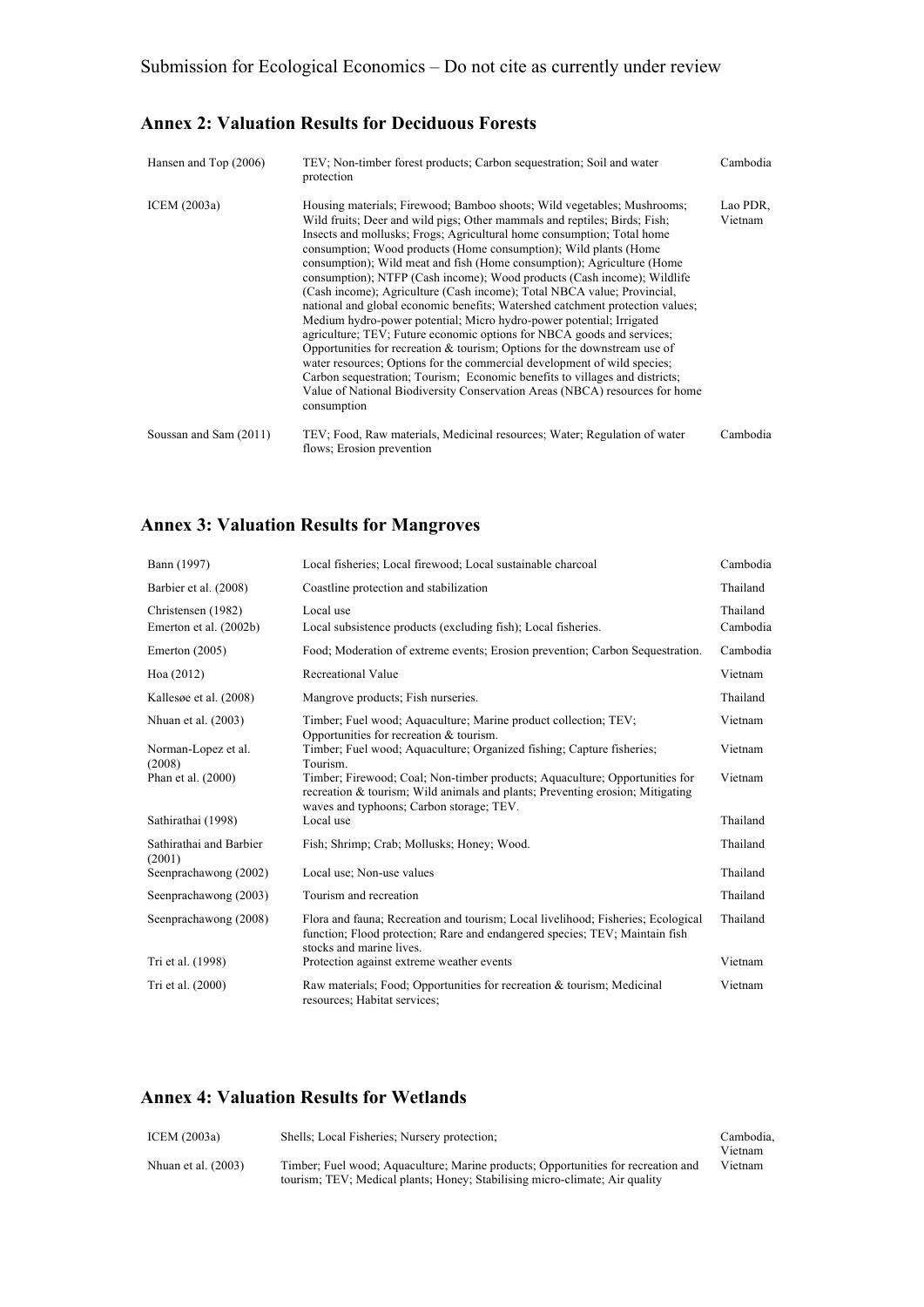|                           | improvents; Water quality; Storm surge protection; Fishing; Coal.                                                                                                                                                                                             |          |
|---------------------------|---------------------------------------------------------------------------------------------------------------------------------------------------------------------------------------------------------------------------------------------------------------|----------|
| Chong $(2005)$            | Fish; Aquatic animals; Water birds; Building materials.                                                                                                                                                                                                       | Cambodia |
| Do(2007)                  | Rice production; Wetland biodiversity.                                                                                                                                                                                                                        | Vietnam  |
| Do and Bennett<br>(2007a) | Biodiversity                                                                                                                                                                                                                                                  | Vietnam  |
| Do and Bennett (2005)     | Fuel wood; Mangrove timber; Melaleuca timber; Roofing; Household goods;<br>Freshwater capture fisheries; Shrimp farming; Fish farming.                                                                                                                        | Vietnam  |
| Do and Bennett<br>(2007b) | Biodiversity                                                                                                                                                                                                                                                  | Vietnam  |
| Emerton $(2005)$          | TEV; Fishing; Water for cooking & washing; Transportation; Raw materials; Water;<br>Medicinal resources; Ornamental resources; Food; Opportunities for recreation $\&$<br>tourism; Spiritual experience; Food; Moderation of extreme events; Waste treatment. | Cambodia |
| Gerrard $(2004)$          | Flood protection; Wastewater treatment.                                                                                                                                                                                                                       | Laos     |
| Israel et al. $(2007)$    | Freshwater aquatic resources                                                                                                                                                                                                                                  | Cambodia |
| Muong $(2004)$            | Food                                                                                                                                                                                                                                                          | Cambodia |
| Rab et al. (2006)         | Fisheries                                                                                                                                                                                                                                                     | Cambodia |
| Tuan et al. (2009)        | Aquaculture; Capture fisheries; Agricultural production; Sea grasses; Fresh water<br>hydrophytes.                                                                                                                                                             | Vietnam  |
| Pagdee et al. (2007)      | Local use values                                                                                                                                                                                                                                              | Thailand |
| Pagdee $(2008)$           | Local use values                                                                                                                                                                                                                                              | Thailand |

## **Annex 5: Valuation Results for Coasts or Islands with Coral Reefs**

| Opportunities for recreation and tourism                                                                                                                 | Thailand                                                                |
|----------------------------------------------------------------------------------------------------------------------------------------------------------|-------------------------------------------------------------------------|
| Opportunities for recreation and tourism                                                                                                                 | Thailand                                                                |
| Avoided Litter                                                                                                                                           | Thailand                                                                |
| Food; Raw materials; Medicinal resources; Opportunities for recreation $\&$                                                                              | Cambodia                                                                |
| Opportunities for recreation and tourism                                                                                                                 | Thailand                                                                |
| Food; Raw material; Medicinal resources                                                                                                                  | Cambodia                                                                |
| Total economic value; Fish; Shrimp; Oysters; Compost; Opportunities for<br>recreation & tourism; Education and research<br>Conservation of marine turtle | Cambodia,<br>Thailand<br>China,<br>Philippines,<br>Thailand,<br>Vietnam |
| Opportunities for recreation $&$ tourism                                                                                                                 | Vietnam                                                                 |
| Opportunities for recreation $&$ tourism                                                                                                                 | Vietnam                                                                 |
| Opportunities for recreation & tourism; Food                                                                                                             | Vietnam                                                                 |
| Opportunities for recreation $&$ tourism                                                                                                                 | Thailand                                                                |
| Tourism                                                                                                                                                  | Thailand                                                                |
|                                                                                                                                                          | tourism; Food; Raw materials.                                           |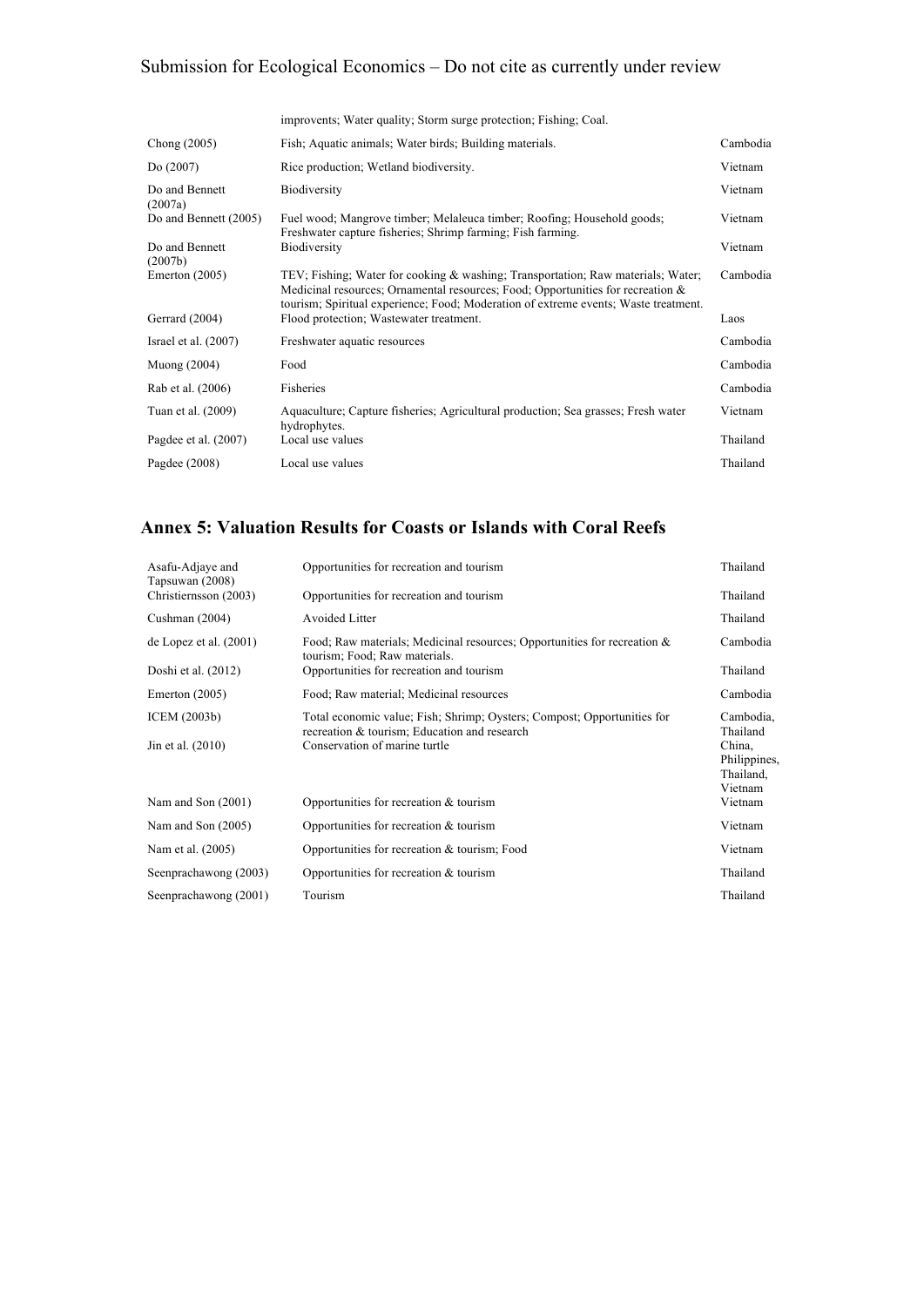## **References**

- 1. ADB, 2010. Greater Mekong Subregion Biodiversity Conservation Corridors -Supplementary Appendix B: Valuation of Ecosystem Services of Biodiversity Conservation Corridors in Cambodia, Lao PDR and Viet Nam. ADB EOC, Bangkok.
- 2. Alcamo, J., Ash, N.J., Butler, C.D., Callicott, J.B., Capistrano, D., Carpenter, S., Castilla, J.C., Chambers, R., Chopra, K., Cropper, A., Daily, G., Dasgupta, P., De Groot, R., Dietz, T., Duraiappah, A.K., Gadgil, M., Hamilton, K., Hassan, R., Lambin, E.F., Lebel, L., Leemans, R., Jiyuan, L., Malingreau, J.P., May, R.M., McCalla, A.F., McMichael, A.J., Moldan, B., Mooney, H.A., Naeem, S., Nelson, G.C., Niu, W.Y., Noble, I., Z. O., Pagiola, S., Pauly, D., Percy, S., Pingali, P., Prescott-Allen, R., Reid, W.V., Ricketts, T.H., Samper, C., Scholes, R., Simons, H., Toth, F.L., Turpie, J.K., Watson, R.T., Wilbanks, T.J., Williams, M., Wood, S., Zhao, S., Zurek, M.B., 2003. Ecosystems and human well-being: a framework for assessment. Island Press, Washington D.C.
- 3. Arrow, K., Bolin, B., Costanza, R., Dasgupta, P., Folke, C., Holling, C.S., Jansson, B., Levin, S., Maler, K., Perrings, C., Pimentel, D., 1995. Economic growth, carrying capacity, and the environment. Journal of Ecological Economics 15, 91-95.
- 4. Asafu-Adjaye, J., Tapsuwan, S., 2008. A Contingent Valuation Study of Scuba Diving Benefits: Case Study in Mu Ko Similan Marine National Park, Thailand. Tourism Management 29, 1122-1130.
- 5. Ayumi, Y., Chanhda, H., 2009. Ecosystem Service Values and Land Use Change in Trans-Boundary National Biodiversity Conservation Areas (NBCA): A Case Study of Phou Dean Din NBCA, Lao PDR, 8th International Conference of the European Society for Ecological Economics, Ljubljana, Slovenia.
- 6. Bann, C., 1997. An Economic Analysis of Alternative Mangrove Management Strategies in Koh Kong Privince, Cambodia, in: Environment and Economy Programme for South East Asia (Ed.). International Development Research Centre, Ottawa, Cannada.
- 7. Barbier, E.B., Koch, E.W., Silliman, B.R., Hacker, S.D., Wolanski, E., Primavera, J., Granek, E.F., Polasky, S., Aswani, S., Cramer, L.A., Stoms, D.M., Kennedy, C.J., Bael, D., Kappel, C.V., Perillo, G.M.E., Reed, D.J., 2008. Coastal Ecosystem-Based Management with Nonlinear Ecological Functions and Values. Science 319, 321-323.
- 8. Boscolo, M., 2004. Economic analysis of the direct use value of Cambodia's forests. Joint Coordination Committee, Phnom Penh.
- 9. Boxall, P.C., Adamowicz, V.L., Swait, J., Williams, M., Louviere, J., 1996. A comparison of stated preference methods for environmental valuation 221. Journal of Ecological Economics 18, 243-253.
- 10. Boyle, K.J., Bergstrom, J.C., 1992. Benefit transfer studies: Myths, pragmatism, and idealism. Water Resources Research 28, 657-663.
- 11. Brookshire, D.S., Neill, H.R., 1992. Benefit transfers: Conceptual and empirical issues. Water Resources Research 28, 651-655.
- 12. Chavas, J.P., 2000. Ecosystem valuation under uncertainty and irreversibility. Ecosystems 3, 11-15.
- 13. Chong, J., 2005. Valuing the Role of Aquatic Resources in Livelihoods: Economic Aspects of Community Wetland Management in Stoeng Treng Ramsar Site,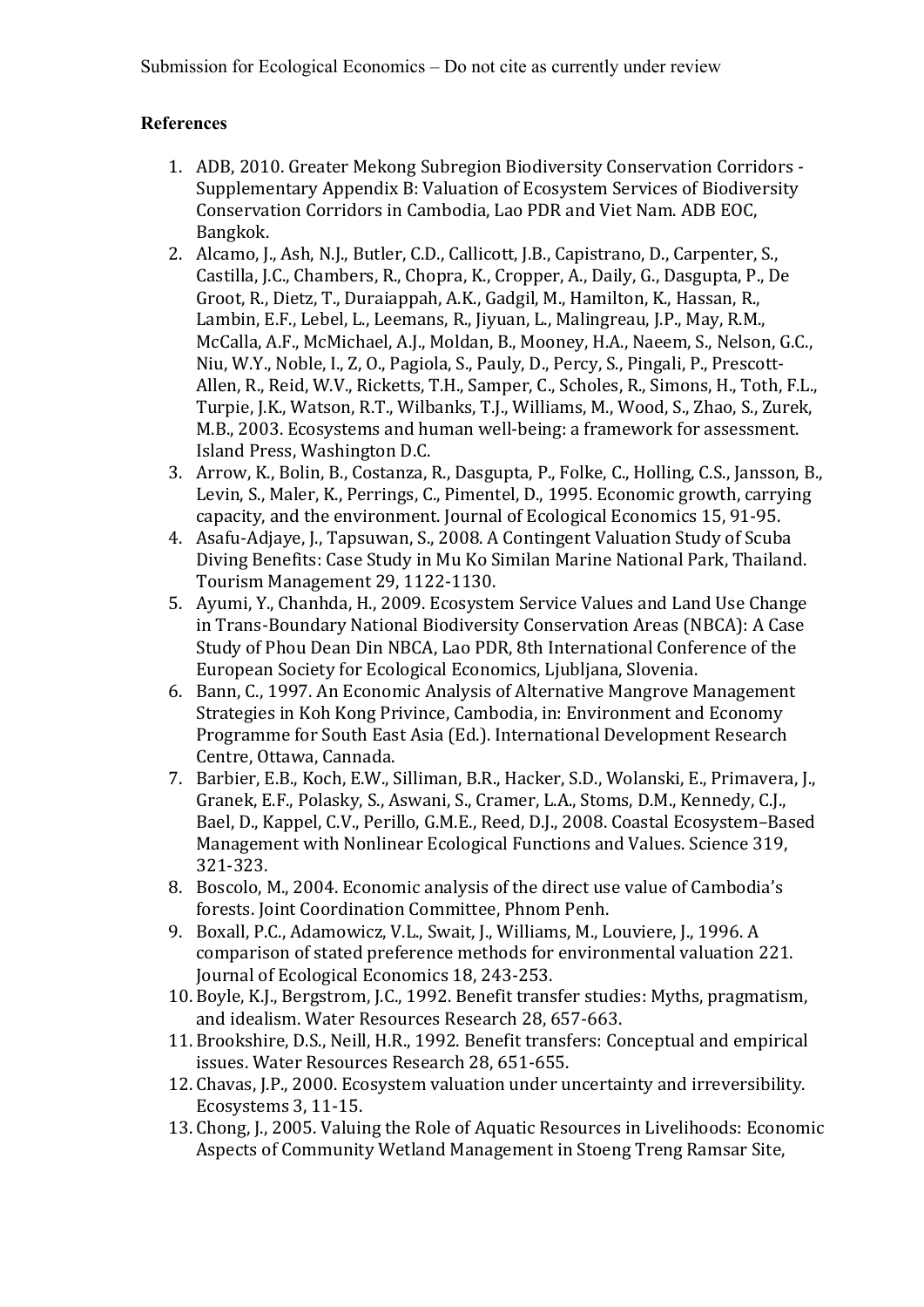Cambodia, in: Emerton, L. (Ed.), IUCN Water, Nature and Economics Technical Paper No. 3. IUCN — The World Conservation Union, Colombo, Sri Lanka.

- 14. Christensen, B., 1982. Management and utilization of mangroves in Asia and the Pacific, Environment Paper No. 3. United Nations Food and Agricultural Organization., Rome, Italy.
- 15. Christiernsson, A., 2003. An Economic Valuation of the Coral Reefs at Phi Phi Island: A Travel Cost Approach, Christiernsson Department of Business Administration and Social Sciences. Lulea University of Technology, Lulea, Sweden.
- 16. Connor, J., Ward, J., Bryan, B., 2008. Exploring the cost effectiveness of land conservation auctions and payment policies. Australian Journal of Agricultural and Resource Economics 52, 303-319.
- 17. Costanza, R., 2000. Social goals and the valuation of ecosystem services. Ecosystems 3, 4-10.
- 18. Costanza, R., d'Arge, R., De Groot, R., Farber, S., Grasso, M., Hannon, B., Limburg, K., Naeem, S., O'Neill, R.V., Paruelo, J., Raskin, R.G., Sutton, P., van den Belt, M., 1997a. The value of the world's ecosystem services and natural capital. Nature 387, 253-260.
- 19. Costanza, R., Farber, S., 2002. Introduction to the special issue on the dynamics and value of ecosystem services: integrating economic and ecological perspectives. Journal of Ecological Economics 41, 367-373.
- 20. Costanza, R., Folke, C., Daily, G., 1997b. Valuing ecosystem services with efficiency, fairness and sustainability as goals. Island Press, Washington D.C.
- 21. Costanza, R., Kubiszewski, I., Paquet, P., King, J., Halimi, S., Sanguanngoi, H., Luong, B.N., Frankel, R., Ganaseni, J., Intralawan, A., Morell, D., 2011, Planning Approaches for Water Resource Development in the Lower Mekong Basin. Portland State University; Mae Fah Luang University, Portland, Oregon, USA; Chiang Rai, Thailand.
- 22. Cushman, C., 2004. External costs from increased island visitation: Case study from Southern Thailand Islands. Department of Resource Economics, University of Massachusetts.
- 23. Daily, G., 1997. Nature's Services: societal dependence on natural ecosystems. Island Press, Washington D.C.
- 24. Daly, H.E., 1996. Beyond Growth: The Economics of Sustainable Development. Beacon Press, Boston.
- 25. de Lopez, T.T., Vibol, K., Proeung, S., Dareth, P., Thea, S., Sarina, C., Song, S., Chantha, V., Vandy, N., Bunly, L., Sinoeun, C., 2001. Policy Options for Cambodia's Ream National Park: A Stakeholder and Economic Analysis. Economy and Environment Program for Southeast Asia (EEPSEA), Singapore, p. 78.
- 26. Delang, C.O., 2005. Economic Valuation of Non-Marketed Wild Edible Plants in Thailand. Environmental Conservation 32, 285-287.
- 27. Delang, C.O., 2006. Not Just Minor Forest Products: the Economic Rationale for the Consumption of Wild Food Plants by Subsistence Farmers. Ecological Economics 59, 64-73.
- 28. Do, T.N., 2007. Impacts of Dykes on Wetland Values in Vietnam's Mekong River Delta: A Case Study in the Plain of Reeds. Environment and Economics Program for South East Asia (EEPSEA), Singapore, p. 51.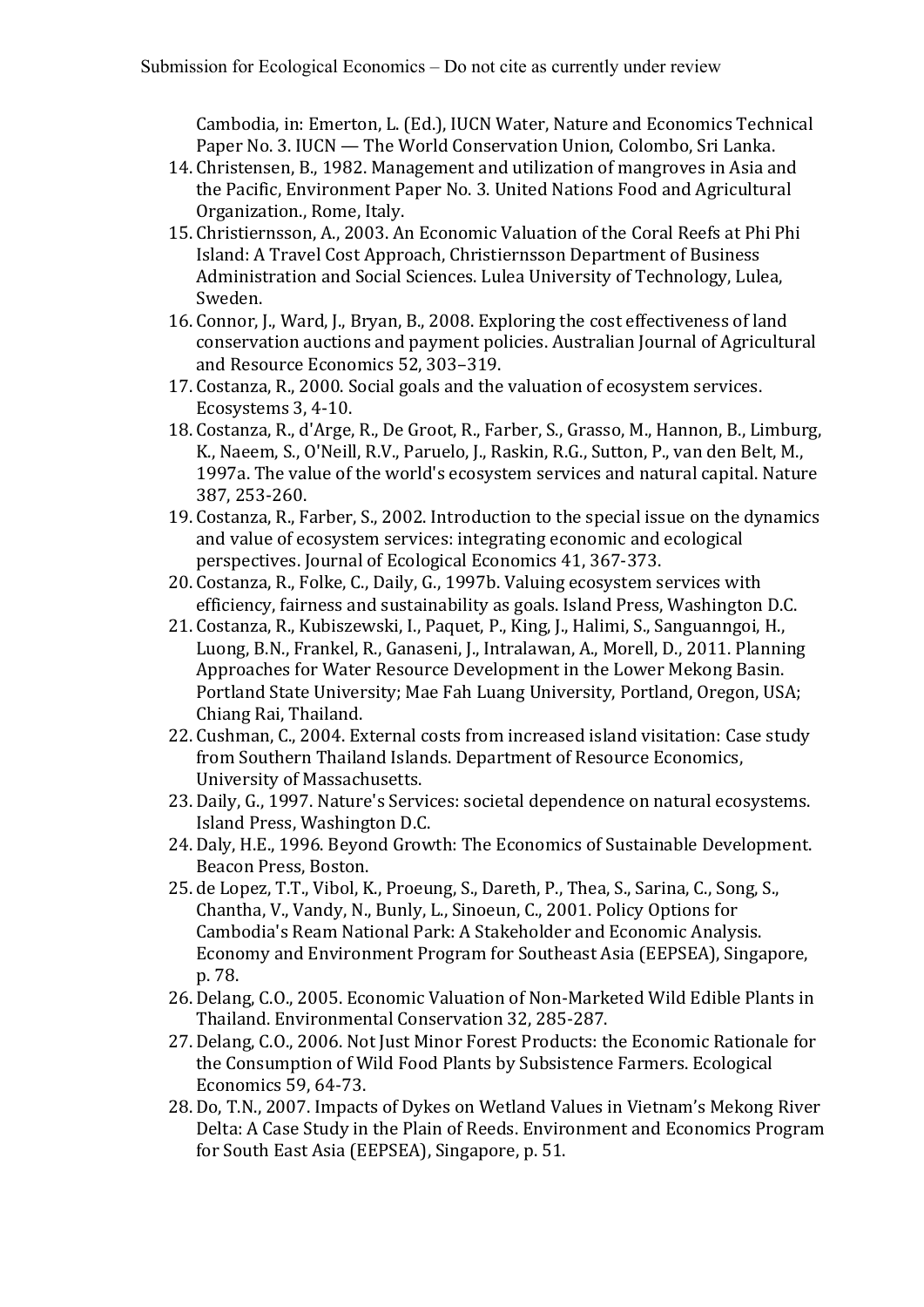- 29. Do, T.N., Bennett, J., 2005. An Economic Valuation of Wetlands in Vietnam's Mekong Delta: a case study of direct use values in Camau Province, Working papers of the Environmental Management and Development Programme. Australian National University, Canberra.
- 30. Do, T.N., Bennett, J., 2007a. Estimating Wetland Biodiversity Values: A choice modeling application in Vietnam's Mekong River Delta, Economics and Environment Network Working Paper: EEN0704. Australian National University, Canberra, Australia, p. 42.
- 31. Do, T.N., Bennett, J., 2007b. Would wetland biodiversity conservation improve social welfare? A case study in Vietnam's Mekong River Delta, GMSARN International Conference on Sustainable Development: Challenges and Opportunities for GMS. AIT, Bangkok.
- 32. Doshi, A., Pascoe, S., Thébaud, O., Thomas, C.R., Setiasih, N., Hong, T.C., True, J., Schuttenberg, H.Z., Heron, S.F., 2012. Loss of economic value from coral bleaching in SE Asia. James Cook University, Townsville, Australia.
- 33. Emerton, L., 2005. Values and Rewards: Counting and Capturing Ecosystem Water Services for Sustainable Development. IUCN — The World Conservation Union, Ecosystems and Livelihoods Group Asia, Bangkok.
- 34. Emerton, L., Bouttavong, S., Kettavong, L., Manivong, S., Sivannavong, S., 2002a. Lao PDR Biodiversity: Economic Assessment. Science, Technology and Environment Agency, Vientiane, Lao PDR.
- 35. Emerton, L., Seilava, R., H., P., 2002b. Bokor, Kirirom, Kep and Ream National Parks, Cambodia: Case Studies of Economic and Development Linkages, Field Study Report, Review of Protected Areas and their Role in the Socio- Economic Development of the Four Countries of the Lower Mekong Region. International Centre for Environmental Management, Brisbane and IUCN - The World Conservation Union Regional Environmental Economics Programme, Karachi.
- 36. Fearnside, P.M., 1985. A stochastic model for estimating human carrying capacity in Brazil's Transamazon Highway colonization area. Human Ecology 13, 331-369.
- 37. Gerrard, P., 2004. Integrating Wetland Ecosystem Values into Urban Planning: The Case of That Luang Marsh, Vientiane, Lao PDR. IUCN - The World Conservation Union Asia Regional Environmental Economics Programme and WWF Lao Country Office, Vientiane.
- 38. Grieg-Gran, M., de la Harpe, D., McGinley, J., MacGregor, J., Bond, I., 2008. Sustainable Financing of Protected Areas in Cambodia: Phnom Aural and Phnom Samkos Wildlife Sanctuaries, in: Programme, E.E. (Ed.), Discussion Paper. IIED, Phnom Penh.
- 39. Grumbine, R.E., Dore, J., Xu, J., 2012. Mekong hydropower: drivers of change and governance challenges. Frontiers in Ecology and the Environment 10, 91-98.
- 40. Hansen, K.K., Top, N., 2006. Natural Forest Benefits and Economic Analysis of Natural Forest Conversion in Cambodia Working Paper 33. Cambodian Development Research Institute, Phnom Penh.
- 41. Heov, K.S., Khlok, B., Hansen, K., Sloth, C., 2006. The Value of Forest Resources to Rural Livelihoods in Cambodia, Issue 2, Policy Brief. CDRI, Phnom Penh.
- 42. Hinsui, J., Ignatius, B., Kronseder, K., Kärkkäinen, J., Pingoud, P., Sandra, E., 2008. Non Timber Forest Products in Northern Thailand. University of Helsinki, Helsinki, Finland.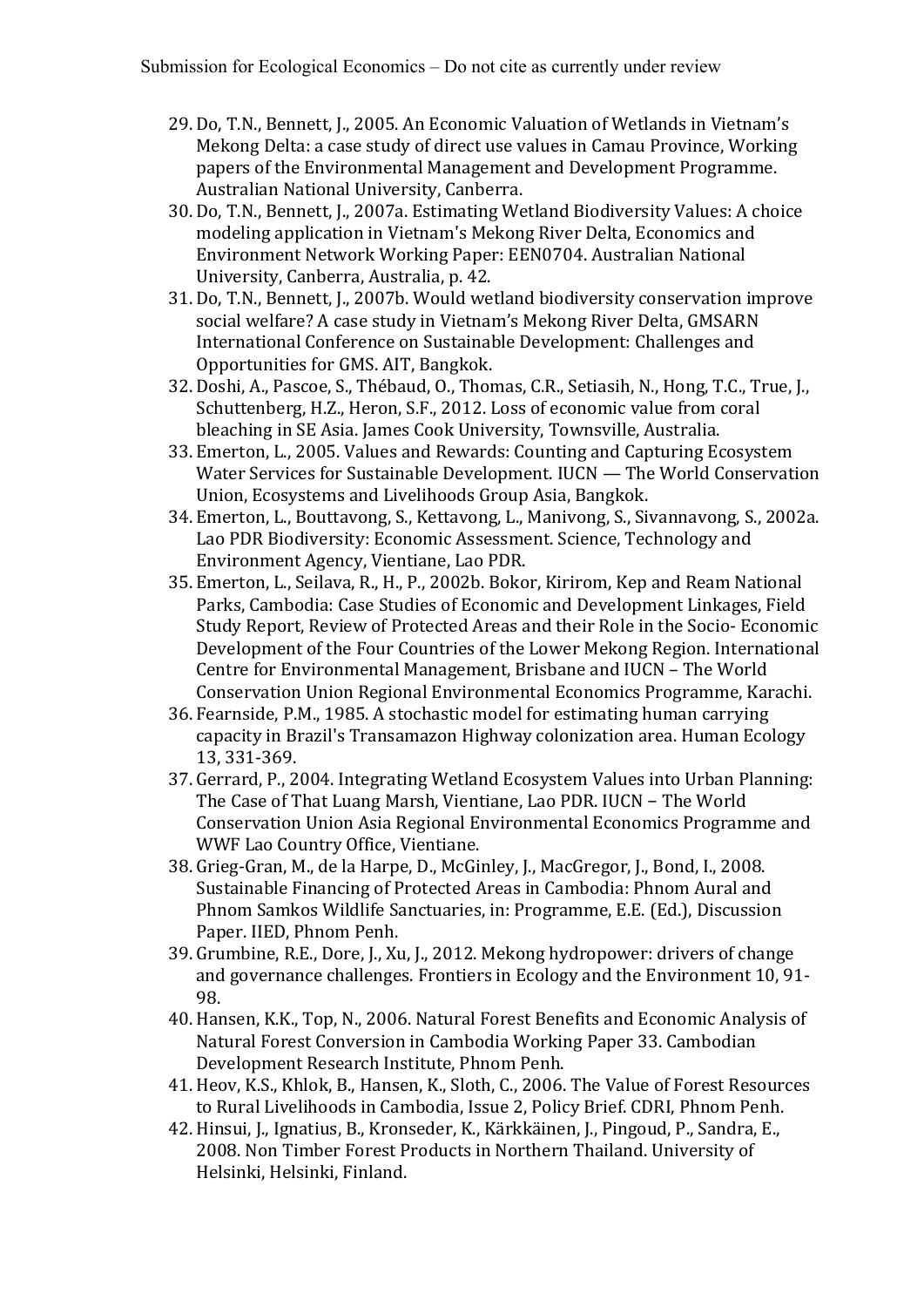- 43. Hirsch, P., Jensen, K., 2006. National Interests and Transboundary Water Governance in the Mekong. Australian Mekong Resource Centre, Univeristy of Sydney, Sydney.
- 44. Hoa, D.L., Ly, N.T.Y., 2009. Willingness to Pay for the Preservation of Lo Go Xa Mat National Park in Vietnam, in: EEPSEA (Ed.), EEPSEA Special and Technical Paper Economy and Environment Program for Southeast Asia, Penang, Malaysia.
- 45. Hoa, S.T.O., 2012. To preserve or not to preserve the natural area?: A valuation study applied to Phu Quoc Island, Vietnam, Escola de Economia e Gestão. Universidade do Minho.
- 46. ICEM, 2003a. Economic Benefits of Protected Areas Field Studies in Cambodia. Lao PDR, Thailand and Vietnam. International Centre for Environmental Management, Indooroopilly, Queensland, Australia.
- 47. ICEM, 2003b. Economic Benefits of Protected Areas Field Studies in Cambodia, Lao PDR, Thailand and Vietnam. Field Study: Cambodia (Bokor, Kirirom, Kep and Ream National Park). International Centre for Environmental Management, Indooroopilly, Australia.
- 48. Israel, D.C., Ahmed, M., Petersen, E., Hong, Y.B., Chee, H.M., 2007. Economic valuation of aquatic resources in siem reap province, Cambodia. Journal of Sustainable Agriculture 31, 111-135.
- 49. Jakeman, A.J., Letcher, R.A., 2003. Integrated Assessment and Modelling: features, principles and examples for catchment management. Environmental Modelling & Software 18, 491-501.
- 50. Jensen, A., 2009. Valuation of non-timber forest products value chains. Forest Policy and Economics 11, 34-41.
- 51. Jin, J., Indab, A., Nabangchang, O., Thuy, T.D., Harder, D., Subade, R.F., 2010. Valuing marine turtle conservation: A cross-country study in Asian cities. Ecological Economics 69, 2020-2026.
- 52. Kallesøe, M.F., Bambaradeniya, C.N.B., Iftikhar, U.A., Ranasinghe, T., Miththapala, S., 2008. Linking Coastal Ecosystems and Human Well-Being: Learning from conceptual frameworks and empirical results. IUCN, Colombo, Sri Lanka.
- 53. Kandulu, J.M., Connor, J.D., MacDonald, D.H., 2014. Ecosystem services in urban water investment. Journal of Environmental Management 145, 43-53.
- 54. Keith, H., Mackey, B., Berry, S., Lindenmayer, D., Gibbons, P., 2010. Estimating carbon carrying capacity in natural forest ecosystems across heterogeneous landscapes: addressing sources of error. Global Change Biology 16, 2971-2989.
- 55. Khonchantet, Y., 2007. Valuation of Fishery and Non Timber Forest Products of Seasonally Flooded Forest in the Lower Songkhram River Basin, Nakhon Phanom. Environment and Natural Resources Journal 5, 173-181.
- 56. Kityuttachai, K., Heng, S., Sou, V., 2016. Land Cover Map of the Lower Mekong Basin, MRC Technical Paper No. 59 Information and Knowledge Management Programme, Mekong River Commission, Phnom Penh, Cambodia, p. 82.
- 57. Kuchelmeister, G., 2003. Participatory Economic Evaluation Experience in Forest Valuation with Villagers in Vietnam, Frontiers 2 Conference: European Applications in Ecological Economics, Tenerife, Canary Islands, Spain.
- 58. Luangmany, D., Voravong, S., Thanthathep, K.K., Souphonphacdy, D., Baylatry, M., 2009. Valuing Environmental Services Using Contingent Valuation Method.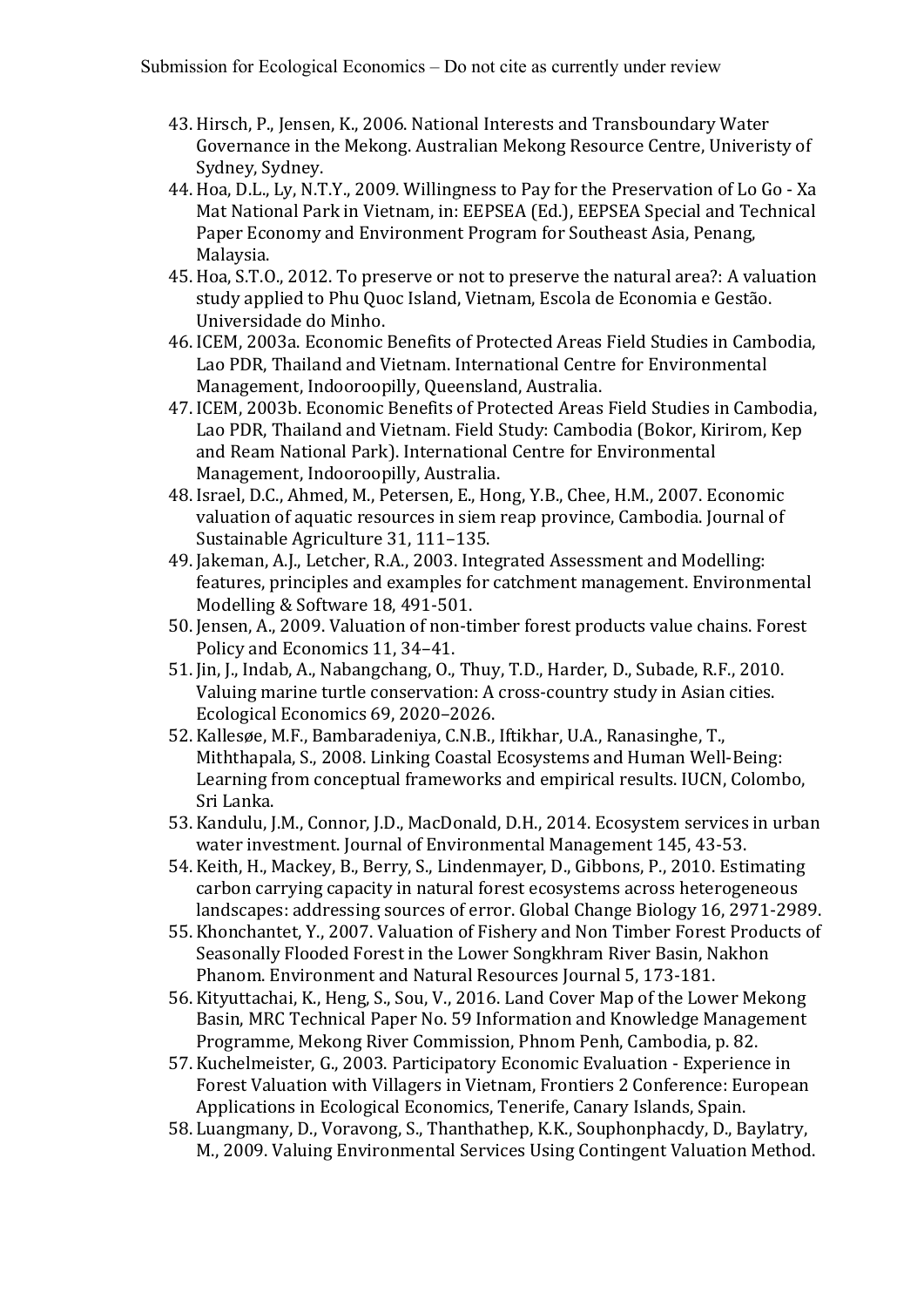Environment and Economics Program for South East Asia (EEPSEA), Singapore.

- 59. MARD, 2008. Values of Forest on Water Conservation and Erosion Control, Da Nhim Watershed, Lam Dong Province. Dong Nai River Basin Conservation Landscape Project, Ministry of Agriculture and Rural Development, Winrock International and USAID, Hanoi, Vietnam.
- 60. Molle, F., Foran, T., Floch, P., 2009. Changing Waterscapes in the Mekong Region: Historical Background and Context, in: Molle, F., Foran, T., Käkönen, M. (Eds.), Contested Waterscapes in the Mekong Region: Hydropower, Livelihoods and Governance. Earthscan, London, pp. 1-21.
- 61. Muong, S., 2004. Avoiding Adverse Health Impacts from Contaminated Vegetables: Options for Three Wetlands in Phnom Penh, Cambodia. Environment and Economics Program for South East Asia (EEPSEA), Singapore, p. 46.
- 62. Nabangchang, O., 2003. A Cost-Benefit Analysis of Resettlement Policy: A Case Study of Ob Luang National Park, Northern Thailand. Environment and Economics Program for South East Asia (EEPSEA), Singapore, p. 56.
- 63. Nam, P.K., Son, T.V.H., 2001. Analysis of the Recreational Value of the Coralsurrounded Hon Mun Islands in Vietnam. Environment and Economics Program for South East Asia (EEPSEA), Singapore, p. 58.
- 64. Nam, P.K., Son, T.V.H., 2005. Recreational Value of the Coral Surrounding the Hon Mun Islands in Vietnam: A Travel Cost and Contingent Valuation Study, in: Ahmed, M., Chong, C.K., Cesar, H. (Eds.), Economic Valuation and Policy Priorities for Sustainable Management of Coral Reefs. WorldFish, pp. 84-107.
- 65. Nam, P.K., Son, T.V.H., Cesar, H., Pollnac, R., 2005. Financial sustainability of the Hon Mun Marine Protected Area: Lessons for other marine parks in Vietnam, PREM Working Paper, Poverty Reduction and Environmental Management (PREM). Institute for Environmental Studies, Vrije Universiteit, Amsterdam, The Netherlands.
- 66. Nhuan, M.T., Ninh, N.H., Huy, L.Q., Sam, D.D., Ha, T.H., Thanh, N.C., Oanh, B.K., Nga, D.T., Son, N.N., Du, N.Q., 2003. Economic Valuation of Demonstration Wetland Sites in Vietnam. UNEP and GEF, Hanoi.
- 67. Norman-Lopez, A., Innes, J.P., Wattage, P., Whitmarsh, D.J., 2008. Review of River Fisheries Valuation in Tropical Asia. CEMARE (Centre for the Economics & Management of Aquatic Resources), University of Portsmouth, Portsmouth, UK.
- 68. Pagdee, A., 2008. Economic valuation of ecosystem services at Lower Songkram River Basin, Thailand, HDFW Conference 2008, Ester Park, Co, USA.
- 69. Pagdee, A., Homchuen, S., Sangpradub, N., Hanjavanit, C., Uttharak, P., 2007. Biodiversity and Economic value of wetland resources at Nong Han, Udonthani province, northeast Thailand. Natural History Bull. Siam Soc. 55, 323-339.
- 70. Phan, D.V., Chung, V.T., Kinh, T.S., Sang, L.V., Vinh, M.K., 2000. Valuation of the Mangrove Ecosystems in Can Gio Mangrove Biosphere Reserve (Đinh giá Kinh tế Rừng ngập mặn Cần Giờ, Thành phố Hồ Chí Minh). The Vietnam MAB National Committee and UNESCO, Hanoi, p. 28.
- 71. Phuong, N.T., Doung, N.H., 2007. The Role of Non-Timber Forest Products (NTFPs) in Livelihood Strategies and Household Economies in a Remote Upland Village in the Upper Ca River Basin, Nghe An, Vietnam, Regional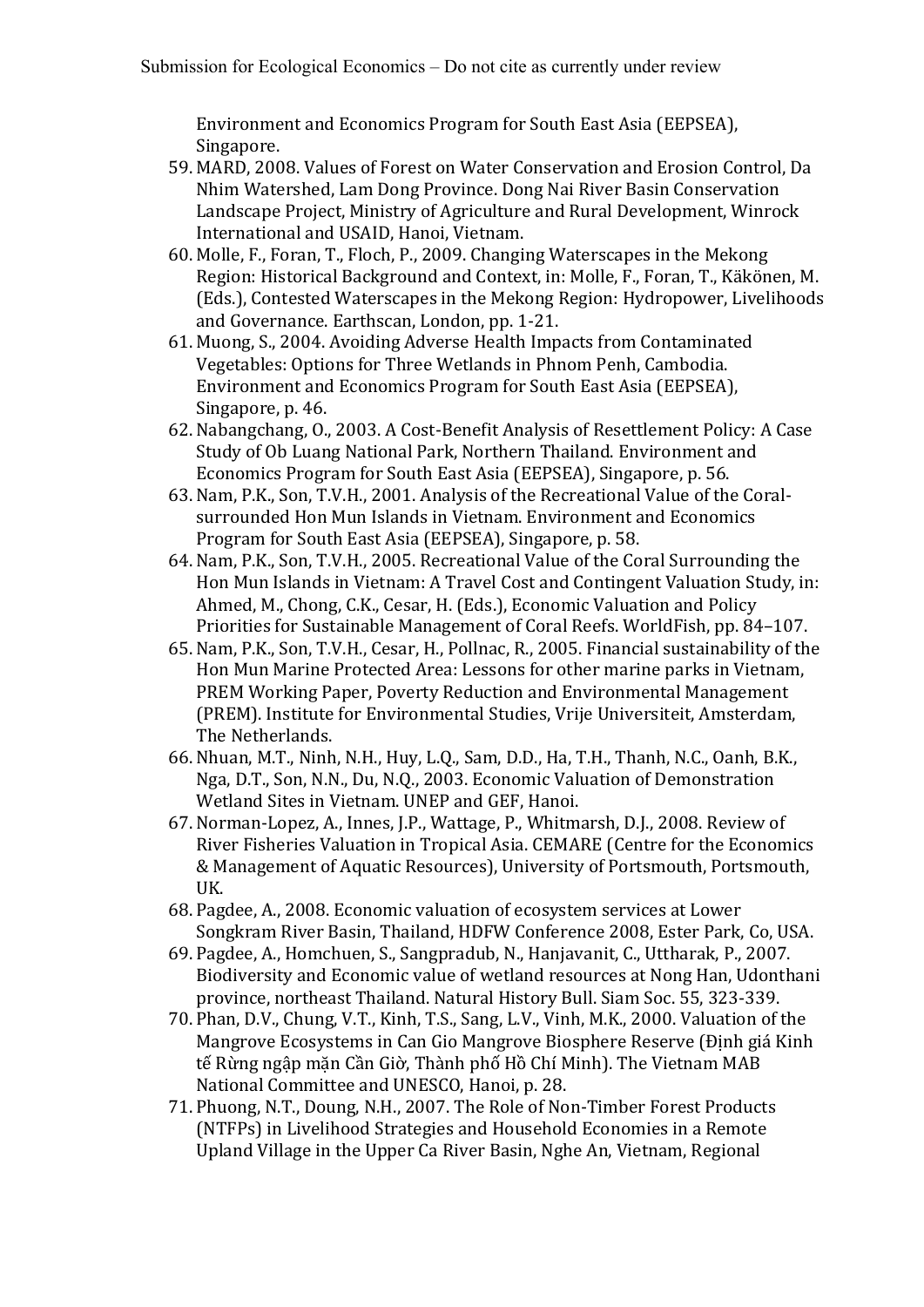Conference on Environmental Planning and Management: Issues in Southeast Asian Countries, Hanoi, Vietnam.

- 72. Plummer, M.L., 2009. Assessing benefit transfer for the valuation of ecosystem services. Frontiers in Ecology and the Environment 7, 38-45.
- 73. Prato, T., 2001. Modeling carrying capacity for national parks. Journal of Ecological Economics 39, 321-331.
- 74. Rab, M.A., Navy, H., Ahmed, M., Seng, K., Viner, K., 2006. Socioeconomics and Values of Resources in Great Lake-Tonle Sap and Mekong-Bassac area; Results from a sample survey in Kampong Chhnang, Siem Reap and Kandal Provinces, Cambodia. WorldFish, Phnom Penh.
- 75. Ratanak, O., Terauchi, M., 2013. Using Choice Experiment to Estimate the Value of Sustainable Rattan Resource Management in Cambodia. International Journal of Environmental and Rural Development 4, 88-94.
- 76. Rosales, R., Kallesoe, M., Gerrard, P., Muangchanh, P., Phomtavong, S., Khamsomphou, S., 2003. The Economic Returns from Conserving Natural Forests in Sekong, Lao PDR. IUCN - The World Conservation Union Asia Regional Environmental Economics Programme and WWF-Laos, Vientiane.
- 77. Rosales, R., Kallesoe, M., Gerrard, P., Muangchanh, P., Phomtavong, S., Khamsomphou, S., 2005. Balancing the Returns to Catchment Management: The Economic Value of Conserving Natural Forests in Sekong, Lao PDR, in: IUCN Water, N.a.E. (Ed.), Technical Paper No. 5, . IUCN, Bangkok, Thailand.
- 78. Rubinstein, A., 2003. Economics and Psychology? The Case of Hyperbolic Discounting. International Economic Review 1207–1216, 1207–1216.
- 79. Sathirathai, S., 1998. Economic Valuation of Mangroves and the Roles of Local Communities in the Conservation of Natural Resources: Case Study of Surat Thani, South of Thailand. EEPSEA, Singapore.
- 80. Sathirathai, S., Barbier, E.B., 2001. Valuing mangrove conservation in Southern Thailand. Contemporary Economic Policy 19, 109-122.
- 81. Scholes, R., Hassan, R., Ash, N.J., 2005. Summary: Ecosystems and Their Services around the Year 2000, in: Hassan, R., Scholes, R., Ash, N.J. (Eds.), The Millenium Ecosystem Assessment: Volume 1: Current States and Trends. Island Press, Washington.
- 82. Seenprachawong, U., 2001. An Economic Analysis of Coral Reefs in the Andaman Sea of Thailand. Environment and Economics Program for South East Asia (EEPSEA), Singapore, p. 42.
- 83. Seenprachawong, U., 2002. An economic valuation of coastal ecosystems in Phang Nga Bay, Thailand. EEPSEA, Ottawa, Canada.
- 84. Seenprachawong, U., 2003. Economic valuation of coral reefs at Phi Phi Islands, Thailand. International Journal of Global Environmental Issues 3, 104-114.
- 85. Seenprachawong, U., 2008. An Economic Valuation of Coastal Ecosystems in Phang Nga Bay, Thailand, NIDA Economic Review 3, 27-45.
- 86. Sen, P.K., Singer, J.M., 1993. Large sample methods in statistics. Chapman & Hall, Inc.
- 87. Sinden, J.A., 1994. A review of environmental valuation in Australia. Review of Marketing and Agricultural Economics 62, 337-368.
- 88. Smaigl, A., 2006. Quantitative evaluation of water use benefits: an integrative modelling approach for the Great Barrier Reef region. Natural Resource Modelling 19, 511-538.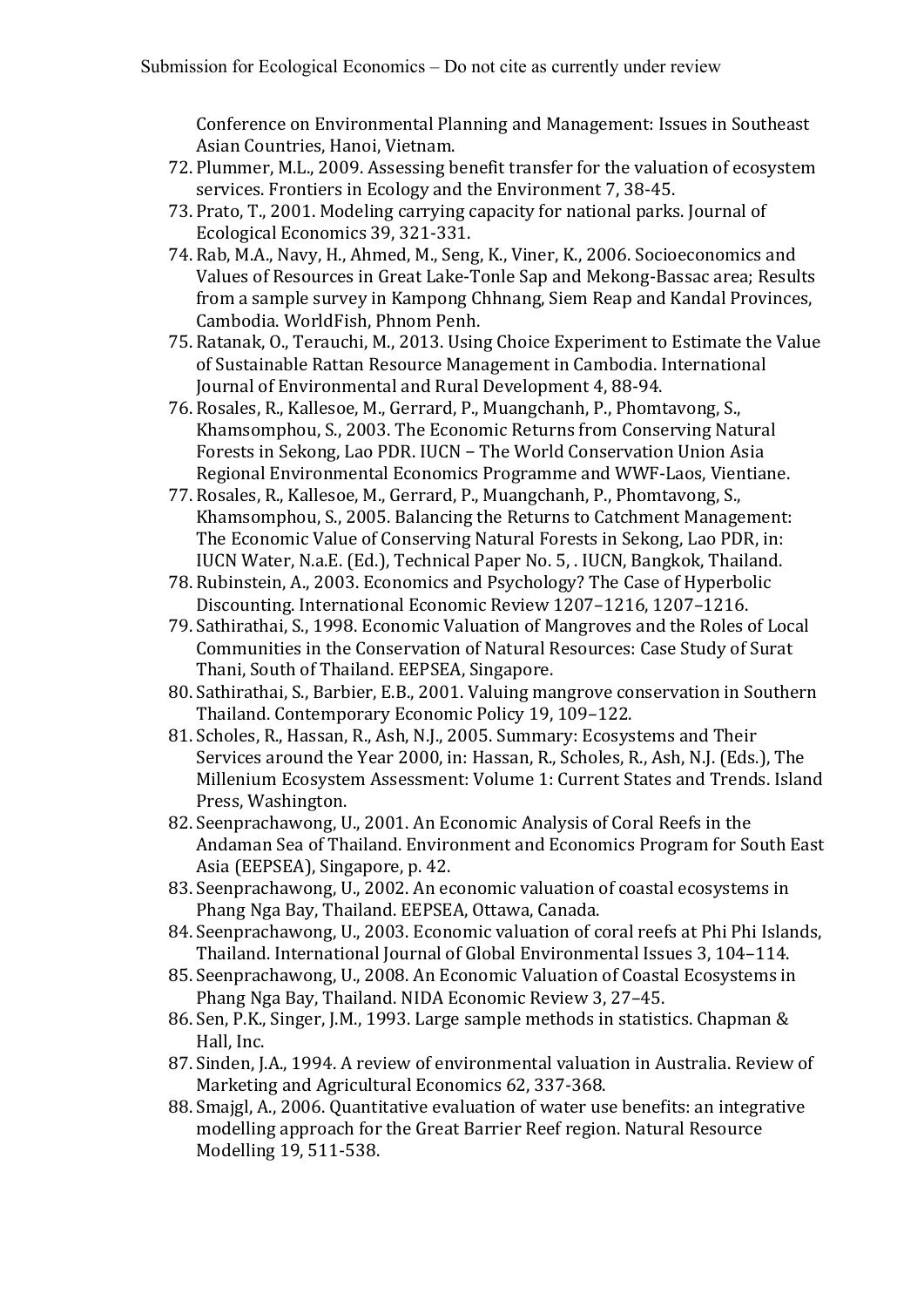- 89. Smajgl, A., 2010. Challenging beliefs through multi-level participatory modelling in Indonesia. Environmental Modelling and Software 25, 1470-1476.
- 90. Smajgl, A., Morris, S., Heckbert, S., 2009. Water policy impact assessment combining modelling techniques in the Great Barrier Reef region. Water Policy 11, 191-202.
- 91. Smajgl, A., Toan, T.Q., Nhan, D.K., Ward, J., Trung, N.H., Tri, L.Q., Tri, V.P.D., Vu, P.T., 2015a. Responding to rising sea-levels in Vietnam's Mekong Delta Nature Climate Change 5, 167-174.
- 92. Smajgl, A., Ward, J., 2013a. A framework for bridging Science and Decision making. Futures 52, 52-58.
- 93. Smajgl, A., Ward, J., 2013b. The Water-Food-Energy Nexus in the Mekong Region. Springer, New York.
- 94. Smaigl, A., Ward, J., 2015. Evaluating participatory research: Framework, methods and implementation results. Journal of Environmental Management 157, 311-319.
- 95. Smaigl, A., Ward, J., Foran, T., Dore, J., Larson, S., 2015b. Visions, beliefs and transformation: Exploring cross-sector and trans-boundary dynamics in the wider Mekong region. Ecology and Society 20, 15.
- 96. Smajgl, A., Xu, J., Egan, S., Yi, Z.-F., Ward, J., Su, Y., 2015c. Assessing the effectiveness of payments for ecosystem services for diversifying rubber in Yunnan, China. Environmental Modelling & Software 69, 187-195.
- 97. Soussan, J., Sam, C., 2011. The Values of Land Resources in the Cardamom Mountains of Cambodia SEI, Bangkok.
- 98. Sozou, P.D., 1998. On hyperbolic discounting and uncertain hazard rates. Proceedings of the Royal Society B Biological Sciences 265, 2015.
- 99. Tansley, A.G., 1935. The use and abuse of vegetational terms and concepts. Ecology 16, 284–307.
- 100. The, B.D., Ngoc, H.B., 2006. Payments for Environmental Services in Vietnam: Assessing an Economic Approach to Sustainable Forest Management. Environment and Economics Program for South East Asia (EEPSEA): Singapore, p. 41 pp.
- 101. To, P.X., Dressler, W.H., Mahanty, S., Pham, T.T., Zingerli, C., 2012. The Prospects for Payment for Ecosystem Services (PES) in Vietnam: A Look at Three Payment Schemes. Human Ecology 40, 237-249.
- 102. Tri, N.H., Adger, W.N., Kelly, M., 1998. Natural resource management in mitigating climate impacts: the example of mangrove restoration in Vietnam. Global Environmental Change 8, 49-61.
- 103. Tri, N.H., Hong, P.N., Nhuong, D.V., Manh, N.T., Tuan, L.X., Anh, P.H., Tho, N.H., Cuc, N.K., Le Giang, L.H., Chinh, N.T., Tuan, L.D., 2000. Valuation of the Mangrove Ecosystem in Can Gio Mangrove Biosphere Reserve, Vietnam. UNESCO and The Vietnam MAB National Committee, Hanoi, p. 24.
- 104. Tuan, T.H., Xuan, M.V., Nam, D., Navrud, S., 2009. Valuing direct use values of wetlands: A case study of Tam Giang-Cau Hai lagoon wetland in Vietnam. Ocean & Coastal Management 52, 102-112.
- 105. Willis, A.J., 1997. The Ecosystem: An Evolving Concept Viewed Historically. Functional Ecology 11, 268-271.
- 106. Willis, K.G., Button, K., Nijkamp, P., 1999. Environmental valuation 1020. Edward Elgar, Northampton.